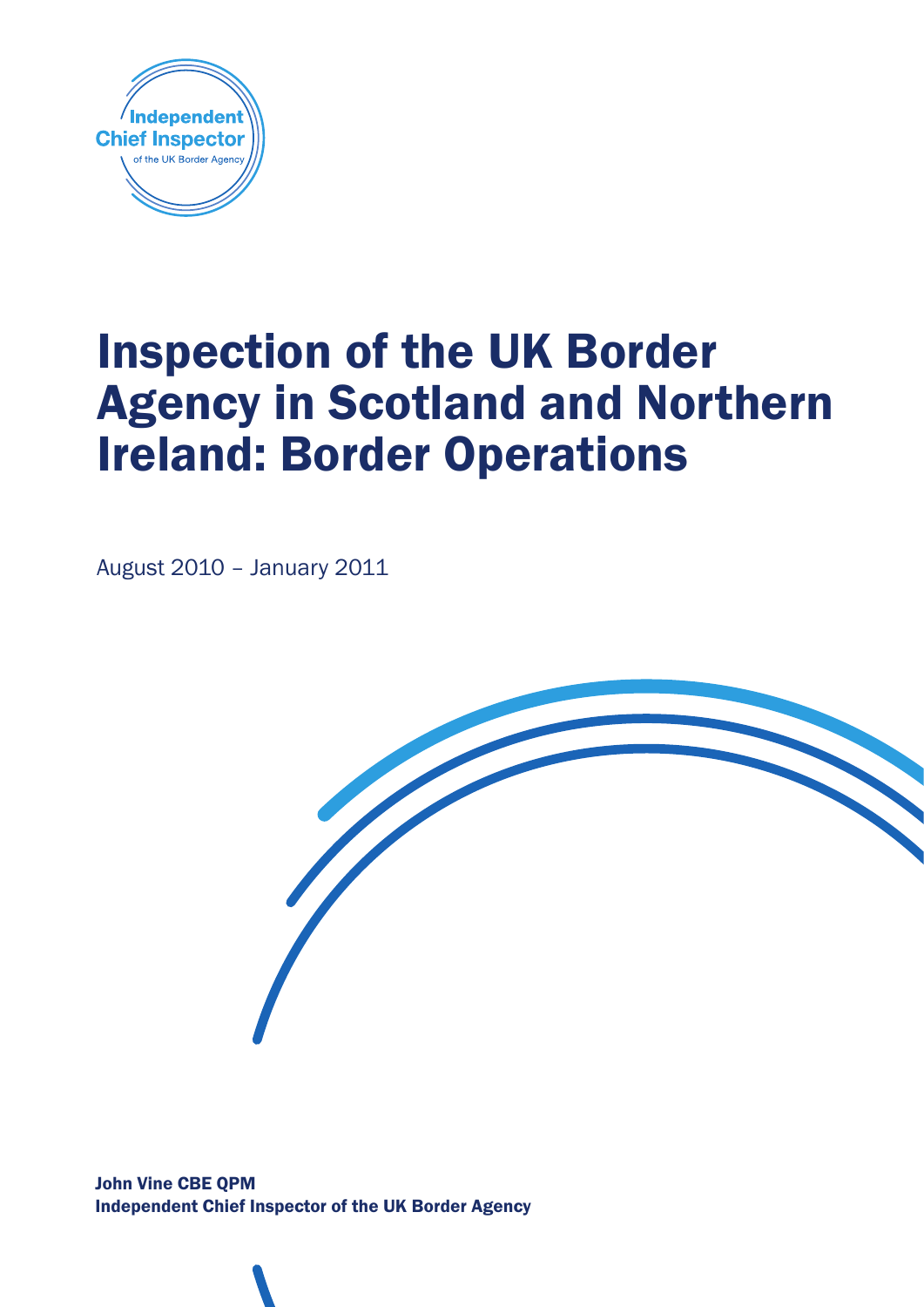#### Our Purpose

**We ensure independent scrutiny of the UK Border Agency, providing confidence and assurance as to its effectiveness and efficiency.**

#### Our Vision

**To act as a catalyst for improvement ensuring that the UK Border Agency delivers fair, consistent and respectful services.**

**All Independent Chief Inspector of the UK Border Agency inspection reports can be found at www.independent.gov.uk/icinspector**

**Email us: chiefinspectorukba@icinspector.gsi.gov.uk**

**Write to us: Independent Chief Inspector of the UK Border Agency 5th Floor, Globe House 89 Eccleston Square London, SW1V 1PN United Kingdom**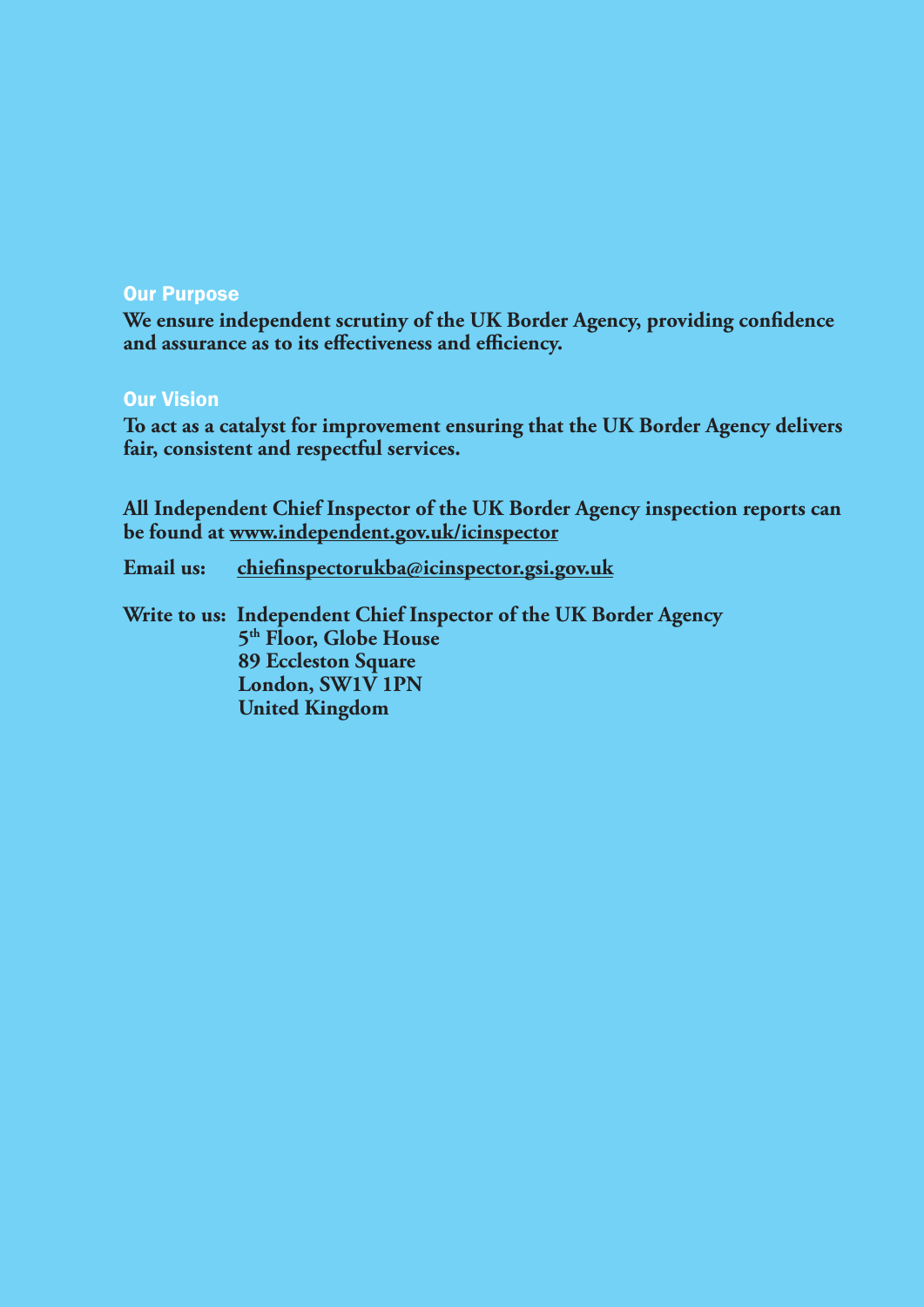## **Contents**

|    | Foreword                                                                                                                             | 2              |
|----|--------------------------------------------------------------------------------------------------------------------------------------|----------------|
| 1. | <b>Executive Summary</b>                                                                                                             | 3              |
| 2. | <b>Summary of Recommendations</b>                                                                                                    | 5              |
| 3. | The Inspection                                                                                                                       | 6              |
| 4. | Background                                                                                                                           | $\overline{7}$ |
| 5. | Inspection Findings - High level outcomes of the business                                                                            | 10             |
| 6. | Inspection Findings – Processes and procedures, consistency of approach and impact<br>on people subject to UK Border Agency services | 23             |
|    | Appendix 1 Inspection Framework and Core Criteria                                                                                    | 25             |
|    | Appendix 2 List of stakeholders                                                                                                      | 26             |
|    | Appendix 3 Glossary                                                                                                                  | 27             |
|    | Acknowledgements                                                                                                                     | 32             |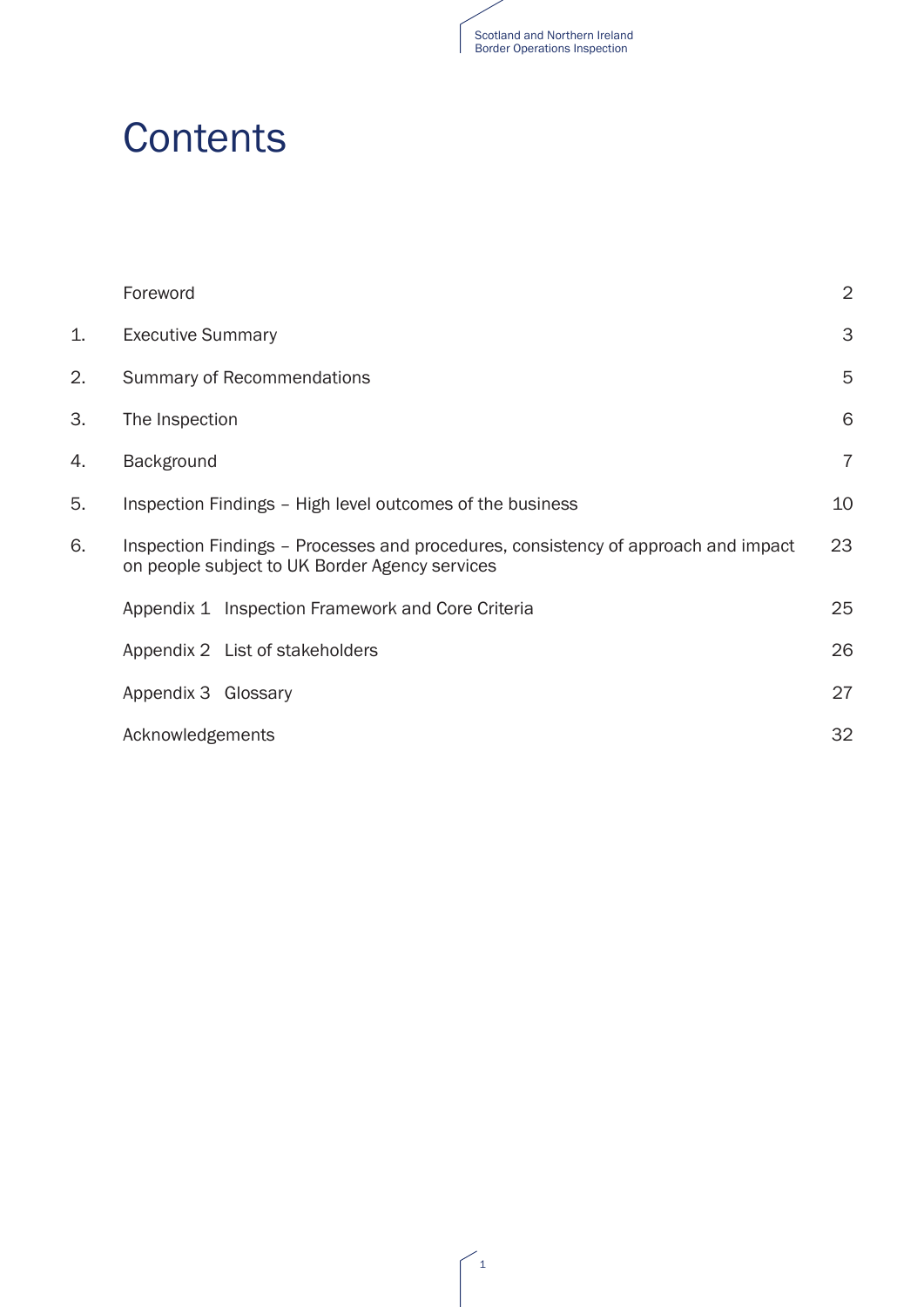## Foreword from John Vine CBE QPM



This inspection assessed the work of the UK Border Agency's border operations in Scotland and Northern Ireland. It forms part of a wider inspection which is comprised of three parts: the Agency's border operations, the Common Travel Area and representation at first tier appeals in Scotland.

At the time of the inspection, Border Force was one year into a programme integrating the work of immigration and illicit commodity detection. The UK Border Agency's Border Force officers in Scotland and Northern Ireland work to intercept and seize illicit commodities as well as identify those who do not have

the right to enter the UK. I found that the focus of staff deployment at airports is concentrated on the Primary Checkpoint, potentially at the expense of illicit commodity detection. I believe a better balance should be found by the Agency to address these competing demands.

At the ports I inspected, I was surprised to find that the Agency had not made any seizures from freight containers for the 14 month period between the end of September 2009 and our inspection in November 2010. Additionally, there were very limited class A drugs seizures over a similar timeframe.

I was also concerned that the significant challenge of managing the risks presented by small airfields and harbours has not been met. I recommend that a multi–agency approach to the risk assessment of small ports is established both locally and nationally. This would also leverage the expertise of the police who have a well established role in assessing the risks posed by terrorism and organised crime.

Overall, I found that the Agency needs to improve its intelligence picture to better inform how it will address threats to the UK border in Scotland and Northern Ireland.

Totalling.

**John Vine CBE QPM** Independent Chief Inspector of the UK Border Agency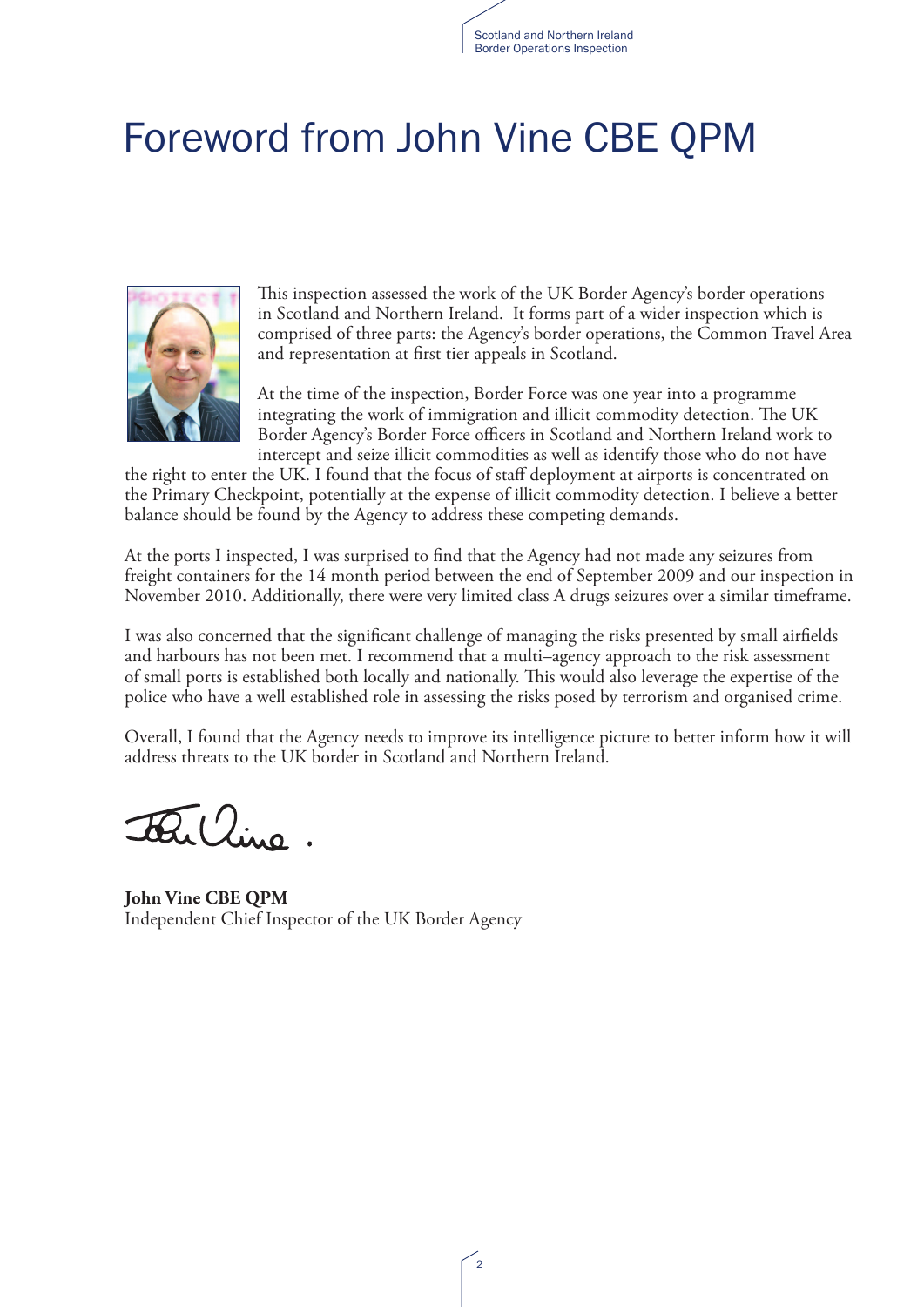## 1. Executive Summary

- 1. The inspection involved collecting evidence to measure the efficiency and effectiveness of operations at the border in Scotland and Northern Ireland by assessing:
	- the deployment of staff to Aberdeen Airport, Edinburgh Airport and docks and Belfast International Airport and docks;
	- the risk assessment of ports with no permanent UK Border Agency presence;
	- how detection staff select people, vehicles and freight for search;
	- • treatment of passengers; and
	- how the Agency engages and works with stakeholders and delivery partners.
- 2. There was no evidence of unfair treatment during our observations of people being stopped for search by detection officers. However this was based on limited observations of primarily European Economic Area (EEA) nationals. Officers were able to explain the reasons for stopping each person we saw stopped by teams at Aberdeen, Belfast and Edinburgh.
- 3. Independent evidence from passenger surveys and the low number of written complaints were consistent with our observations that staff were courteous and professional. In all three locations, officers stated complaints were frequently received, but only nine verbal complaints were recorded in the first six months – failure to log all complaints and report them to the Border Force Customer Service Unit is contrary to policy.
- 4. Stakeholder relations were good. Port operators spoke highly of the Agency and credited senior managers in Scotland and Northern Ireland with improving stakeholder relations. In Edinburgh, senior management and the airport operator worked well together to mitigate a potential security breach.
- 5. As part of the integration training, all officers operating the Primary Checkpoint (PCP) have received 'Referral to Secondary Examination' training and are now designated as Customs Officers under sections 78 and 163A of the Customs and Excise Management Act (1979). The effect is that officers on the PCP can work in both an immigration and customs detection capacity and can refer a person on from the PCP for further investigation for either a customs or immigration purpose. This has increased the capability of officers at the PCP to detect potential illicit commodities. Training to enhance detection capability at ports continues with the legacy immigration officers.
- 6 At all the ports inspected, we found the Primary Checkpoint was the main focus for the Agency. This was to meet both the requirement to verify all passengers against security and immigration databases and meet internally set queuing targets. This emphasis reduced the officers available to identify imports of illicit goods through detection work. A better balance needs to be found between deploying officers to the PCP and detection work.
- 7. We found that deployment of officers to identify illicit goods was informed by the Agency's strategic priorities. Local assessments of flights were based on past practice, previous seizures, new trends based on seizures as well as intelligence. However, in 2010, there had been no seizures of class A drugs by teams at Aberdeen, with only small seizures at Belfast and Edinburgh. This is despite class A drugs seizures being set as one of the highest priorities for the Agency indicating an intelligence gap.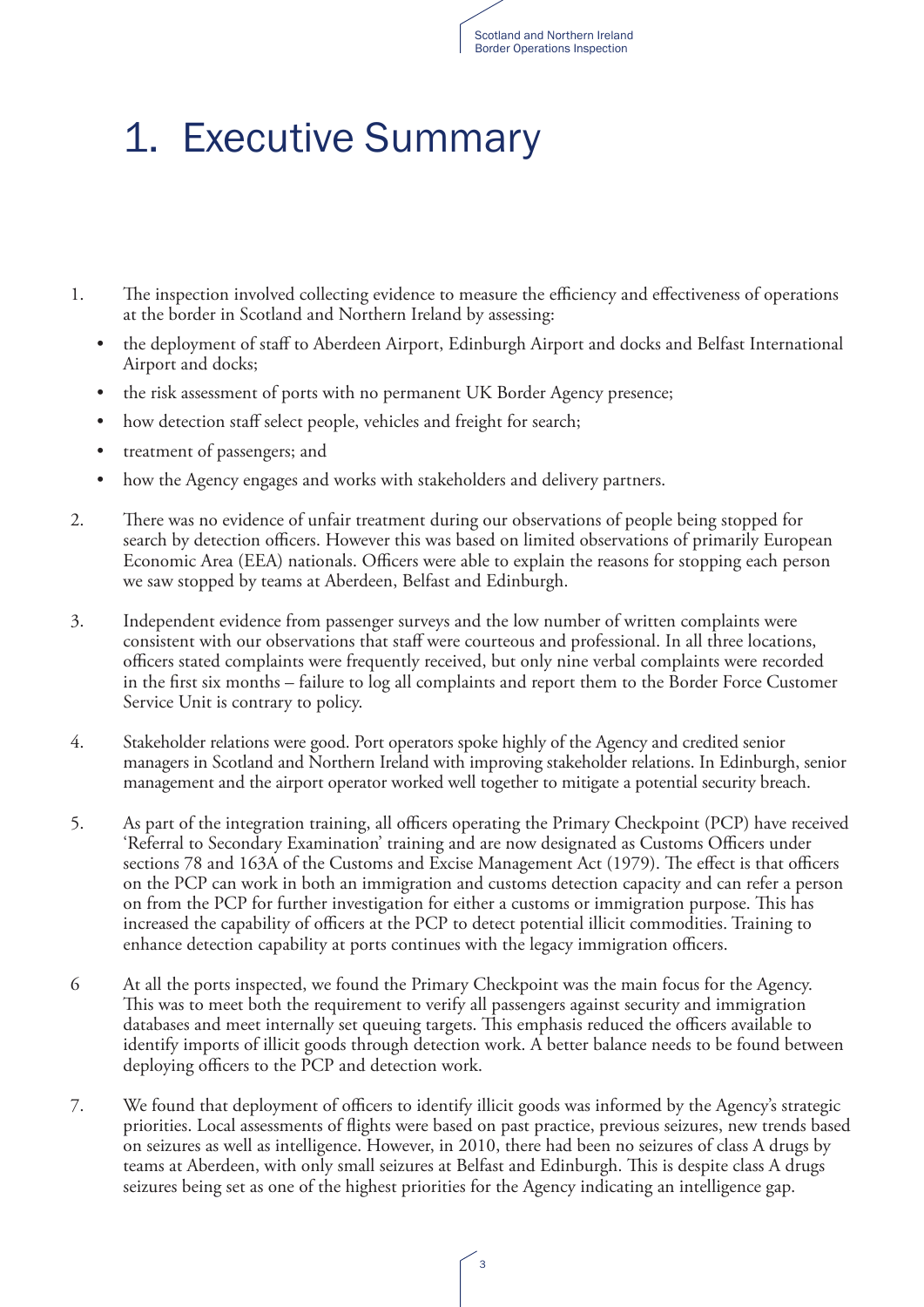

- 8. Deployment of staff was reactive, with duties changed at short notice in response to intelligence. We found a real commitment from officers to identify and seize illicit commodities, sharing information on trends and using local knowledge to good effect. However, over-reliance on historical information led to repeated targeting of the same flights.
- 9. This emphasis on tried and tested routes could leave other routes open to abuse as those willing to circumvent the system make use of flights with less coverage, knowing they are unlikely to be apprehended.
- 10. There was little coverage of air freight or commercial shipping and little activity to counter the potential threat of movement of illicit commodities over the Irish land border. There had been no seizures from the scanning of freight containers at Belfast and Grangemouth for the 14 month period between the end of September 2009 and our inspection in November 2010.
- 11. Very little risk assessment work was performed on the threats and risks posed by small air fields and harbours and it was unclear who had responsibility for this area. We found no threat assessments had been undertaken since March 2008.
- 12. The Agency generally had a good working relationship with the police. However, there is no evidence of joint risk assessments of small ports despite Special Branch conducting visits to these ports to map the risks posed by terrorism and organised crime.
- 13. Overall, there was a need to improve the comprehensiveness of the intelligence picture to better inform the threats to the border, including the risks posed by small ports.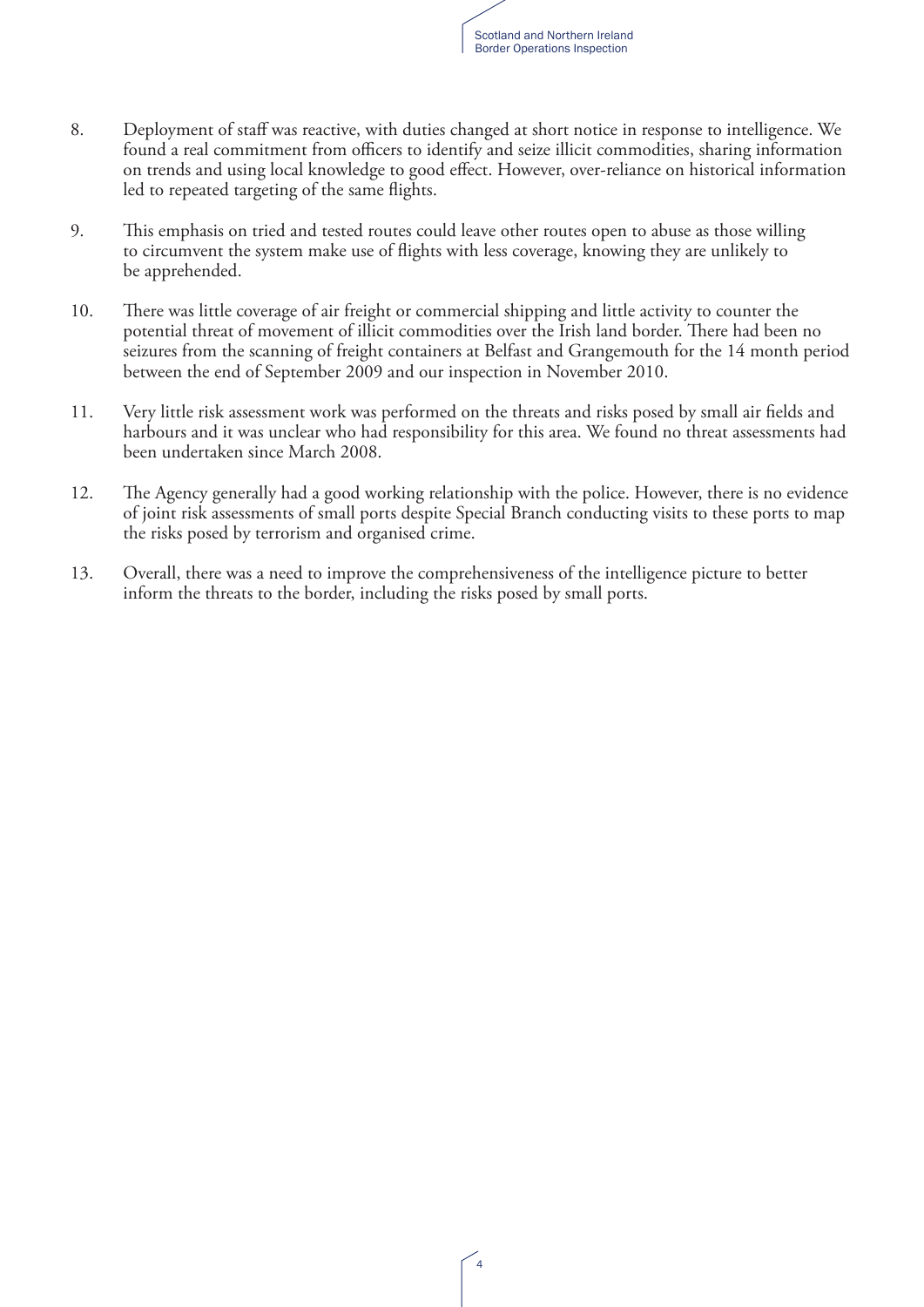## 2. Summary of Recommendations

#### We recommend that the UK Border Agency:

- 1. Deploys resources effectively to maintain the control of illicit commodities with the staffing of the Primary Checkpoint (PCP)
- 2. Identifies and addresses intelligence gaps to improve the intelligence picture to better inform the risks to the border.
- 3. Ensures that plans and associated control strategies are published in a timely manner to inform staff and allow more effective targeting of resources
- 4. Devises a strategy to address the threat posed to the border by illicit commodities and people through small ports.
- 5. Puts in place local comprehensive written guidance for staff dealing with General Aviation<sup>1</sup>, including compliance visits.
- 6. Ensures that frontline staff provide feedback and that it is used to inform the targeting process
- 7. Initiates a multi-agency approach to risk assessing small ports, working with the police, port operators and any other relevant organisations.

<sup>1</sup> General aviation (GA) is one of the two categories of civil aviation. It refers to all flights other than military and scheduled airline and regular cargo flights, both private and commercial.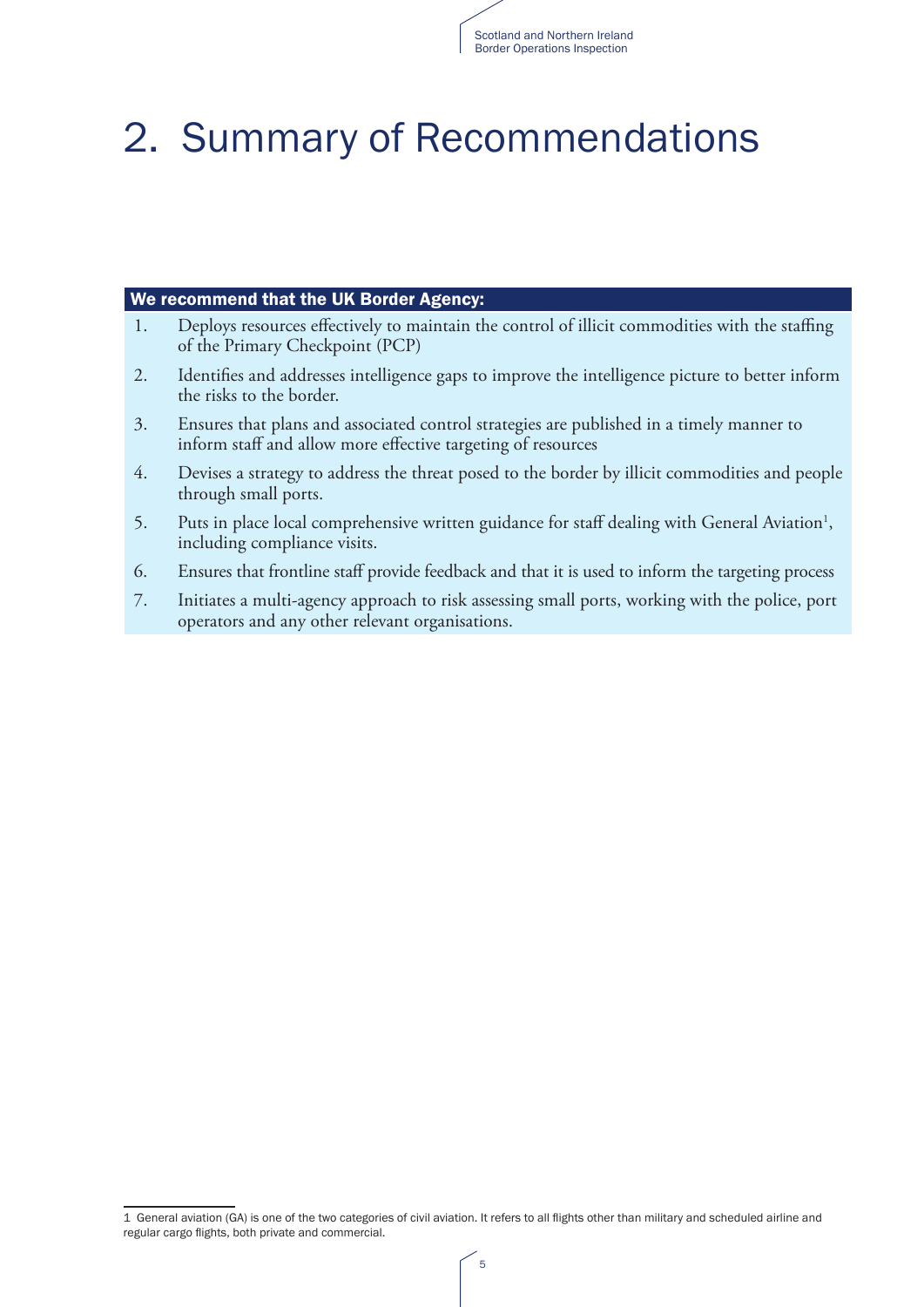## 3. The Inspection

- 3.1 The role of the Independent Chief Inspector of the UK Border Agency was established by the UK Borders Act 2007 to examine the efficiency and effectiveness of the UK Border Agency. The Border Citizenship and Immigration Act 2009 widened the Chief Inspector's role to cover customs functions and the work of contractors.
- 3.2 The Chief Inspector is independent of the UK Border Agency and reports directly to the Home Secretary.

#### Purpose and Aim

3.3 To undertake an inspection of the UK Border Agency's operations in Scotland and Northern Ireland, collecting evidence to enable the Chief Inspector to make an assessment of the Agency's efficiency and effectiveness.

#### **Scope**

- 3.4 This report assesses the work of the UK Border Agency's Border Force operations in Scotland and Northern Ireland – in particular it looks at:
	- the deployment of detection staff to the following air and seaports: Aberdeen Airport, Edinburgh Airport and docks and Belfast (Belfast International Airport) and docks; we chose these ports given the concentration on Glasgow for the other parts of the inspection.
	- the risk assessment of small ports for both people and goods, where no permanent Agency presence exists;
	- how detection staff select people, vehicles and freight for search;
	- the treatment of passengers by Agency officers, in terms of general courtesy and discrimination through profiling; and
	- how the Agency engages and works with stakeholders and delivery partners.

#### Methodology

- 3.5 A one day pre-inspection planning meeting was held at Glasgow on 23 August 2010. The onsite phase covering three locations of the inspection took place from 1 November 2010 to 10 January 2011.
- 3.6 A range of methods were used during the inspection, including:
	- assessment of a wide range of evidence provided by the Agency
	- interviews and focus groups of a variety of staff in three locations
	- observations at Primary Checkpoints (also known as passport control), the secondary examination areas and of container freight scanning; and
	- consultation with a range of stakeholders. (see Appendix 2)
- 3.7 The inspection team provided feedback on high level emerging findings to the UK Border Agency nine days after the completion of the onsite phase of the inspection.
- 3.8 The inspection identified seven recommendations for improvement to operational service delivery of UK Border Agency operations in Scotland and Northern Ireland. A full summary of recommendations is provided on page 5 of this report.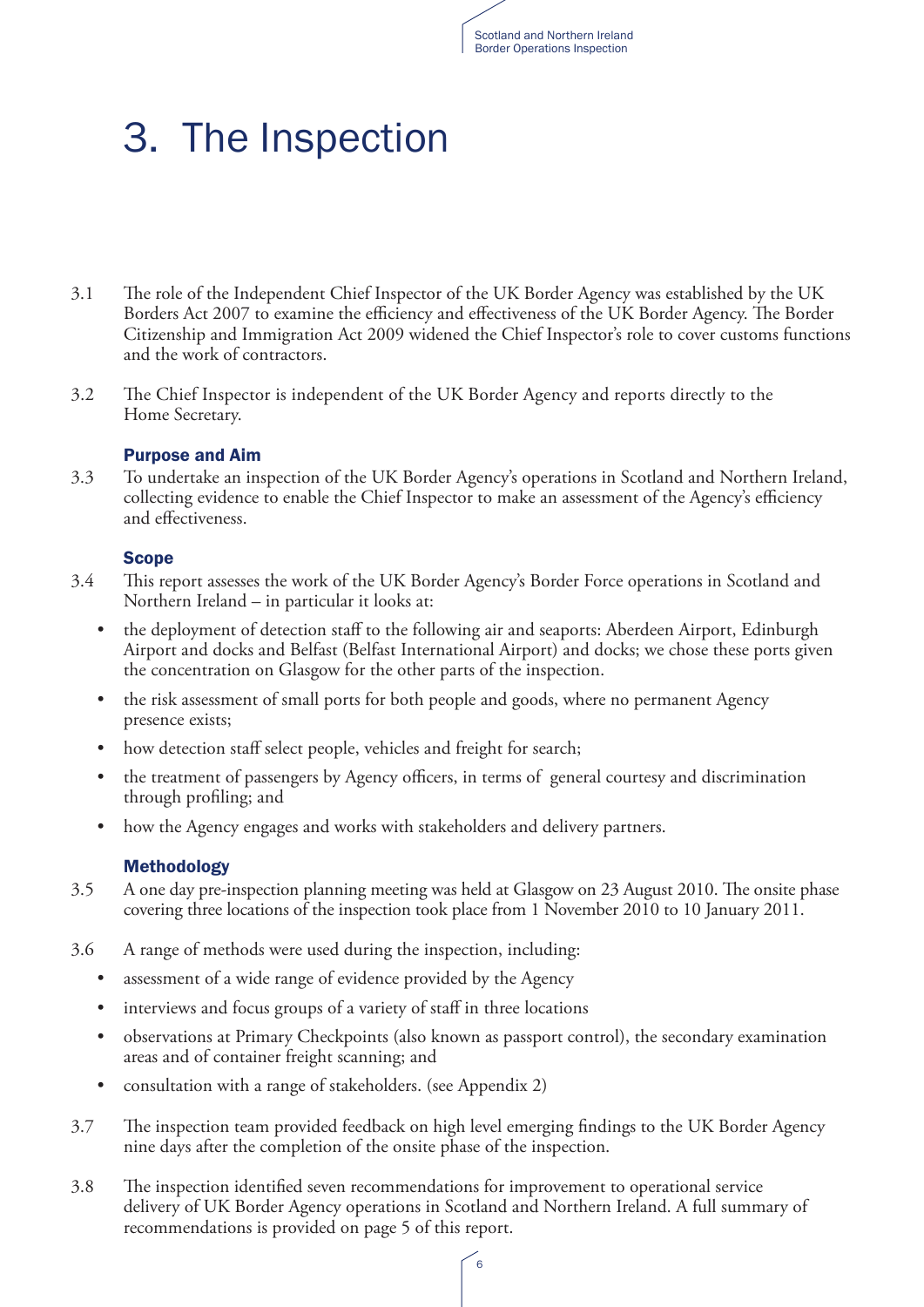## 4. Background

- 4.1 The UK Border Agency is divided into seven operational business areas:
	- **Border Force**
	- **International Group**
	- • Immigration Group
	- Intelligence Group
	- • Criminality and Detention
	- • Corporate Services
	- Strategy and Policy

The majority of UK based staff work within either Immigration Group or Border Force.

#### Border Force

- 4.2 The UK Border Agency was formed in 2008 following the amalgamation of the Border and Immigration Agency, UK Visas and Her Majesty's Revenue and Customs (HMRC). At the time of the inspection, Border Force had around 9000 staff following the formal permanent transfer of over 4000 'customs' staff from HMRC on 5 August 2009. The creation of a single Border Force within the UK Border Agency was designed to *'create a multi-skilled integrated workforce to improve security at the border, facilitate legitimate travel and trade and provide increased flexibility to tackle areas of greatest risk and pressures'.*
- 4.3 At the time of the inspection, Border Force was one year into a programme integrating the work of immigration and illicit commodity detection. As part of the integration training, all officers operating the Primary Checkpoint (PCP) have received 'Referral to Secondary Examination' training and are now designated as Customs Officers under sections 78 and 163A of the Customs and Excise Management Act (1979). The effect is that officers on the PCP can work in both an immigration and customs detection capacity and can refer a person on from the PCP for further investigation for either a customs or immigration purpose. The effect of the training is to increase the capability of officers at the PCP to detect potential illicit commodities. Training to enhance detection capability at ports continues with the legacy immigration officers.

#### Border Force North

4.4 Scotland and Northern Ireland are within Border Force North Region; the largest geographical Border Force region which has an extensive coastline. The region is responsible for a number of major air and sea ports whilst at the same time managing the risk posed by numerous small air and sea ports. Border Force staff have operational responsibility for immigration controls and the detection of illicit goods. They also seize cigarettes and tobacco on behalf of HMRC who retain responsibility for the collection and enforcement of tobacco duties as part of the excise tax regime. Border Force North region is itself divided into five sub-regions, called commands.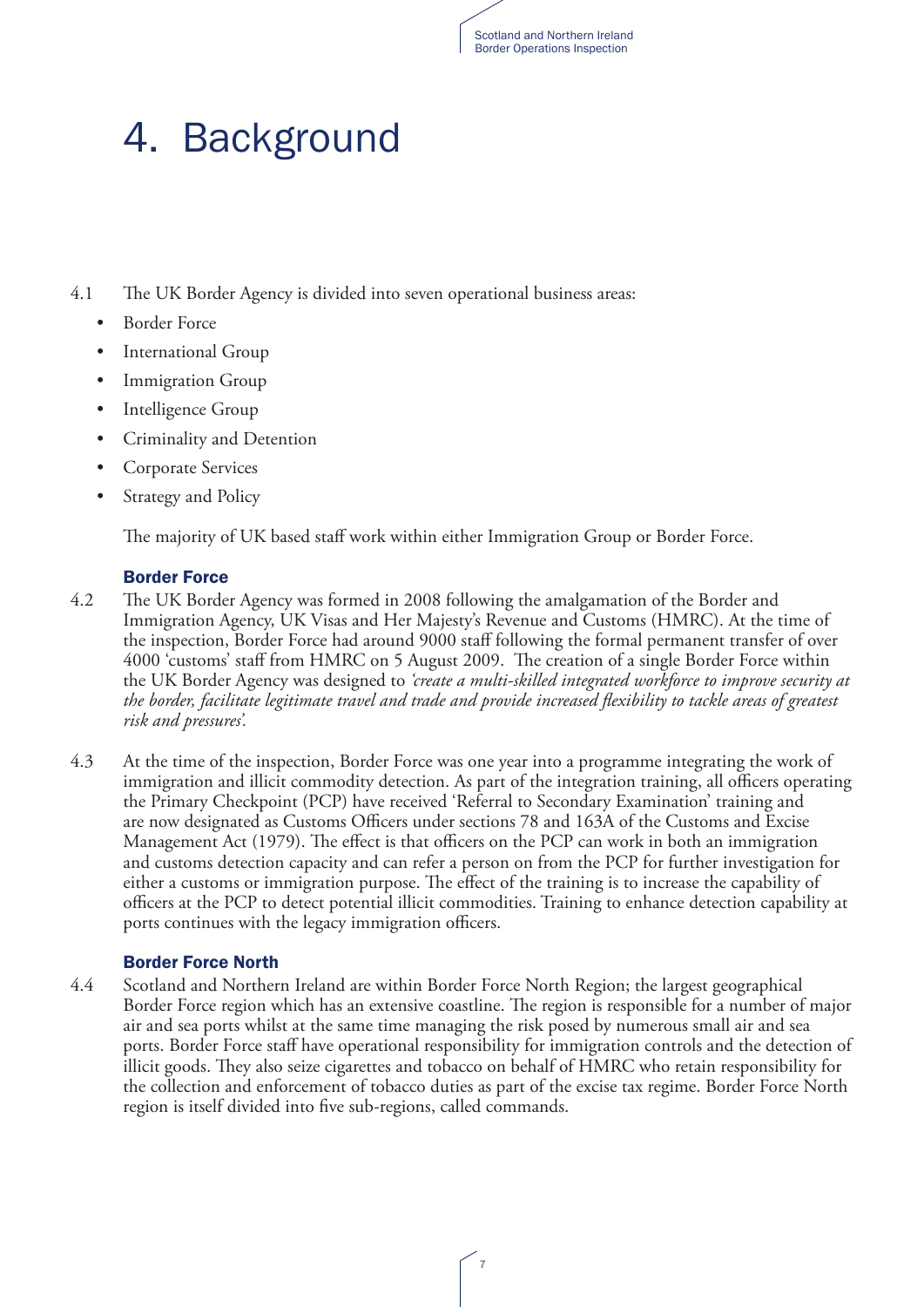

Regional Director Deputy Director Assistant Director Business Support Assistant Director Intelligence, Assurance & Risk Assistant Director Manchester Airport Assistant Director Humber Assistant Director North Ports Assistant Director Scotland Assistant Director Northern Ireland

Figure 1 shows the organisational structure of the senior management team in Border Force North.

Figure 1 Border Force North – Senior Management Team

#### Scotland and Northern Ireland Region

- 4.5 At the time of the inspection, operations in Scotland and Northern Ireland were each under the command of an Assistant Director. We set out below the details of the three airports inspected, covering the geographical spread and variation in work of each.
- 4.6 Aberdeen covers the area from the north bank of the Tay to Oban. They had 33 staff2 in total made up of three teams: one at the PCP and two focussing on detection work. Numbers of staff were roughly equal with 17 staff available for the PCP and 16 for detection. Four part-time staff were based in remote locations: Inverness, Oban and two in Lerwick.
- 4.7 Edinburgh covers the east of Scotland from the south bank of the River Tay to the border. The western boundaries are those of the Strathclyde and Dumfries and Galloway police forces. Edinburgh had 59 staff in total divided into eight teams, four on the PCP and three working on detection duties at the airport. One team covered freight to deal with container traffic at Grangemouth and the Zeebrugge ferry at Rosyth, with assistance from one of the airport teams if required. Numbers were almost equal with 30 staff allocated for the PCP and 29 for detection. The actual number of staff for detection work was reduced by five officers when the mobile Cyclamen<sup>3</sup> unit was in operation.
- 4.8 Belfast covers the whole of Northern Ireland with 57 staff divided into six teams three on the PCP, two for detection work at the airport and one on freight to cover containers at Belfast docks. The freight team also checks undelivered parcels and covers international trade on behalf of HMRC. There were 17 staff available for the PCP, 28 for detection at the airport and 12 for freight.

<sup>2</sup> Numbers taken from organograms supplied by UKBA excluding Higher Officers/Chief Immigration Officers or Senior Officers/Immigration

Inspectors who manage the teams

<sup>3</sup> Radiation detection unit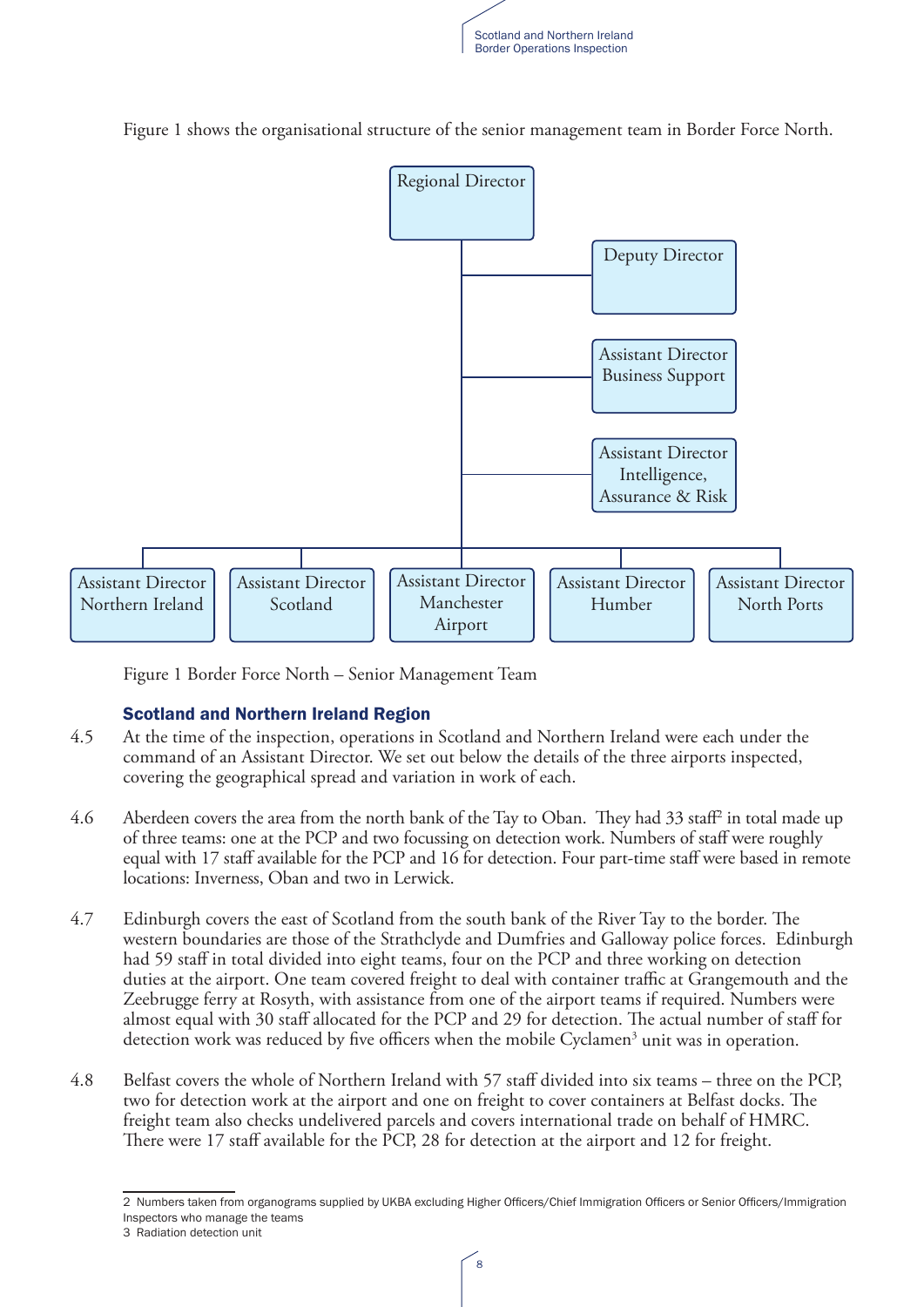

- 4.9 In addition to Belfast International Airport, during the summer, daily international flights arrive at the City of Derry Airport which is 75 miles from Belfast. Belfast City Airport also has a limited number of international flights mainly from the European Union and interlined bags<sup>4</sup> from third countries where passengers have cleared passport control at Heathrow but their bags have not been checked for illicit commodities.
- 4.10 Detection staff in Belfast also have responsibility for the land border from the Republic of Ireland. However, with 320 miles of the border, 302 recognised border points, as well as the considerable political and security issues, no detection work has been carried out on the border and countering the threat remains a difficult issue for the UK Border Agency.

<sup>4</sup> Bags owned by passengers who have cleared detection at Heathrow but their bags have come straight to Belfast.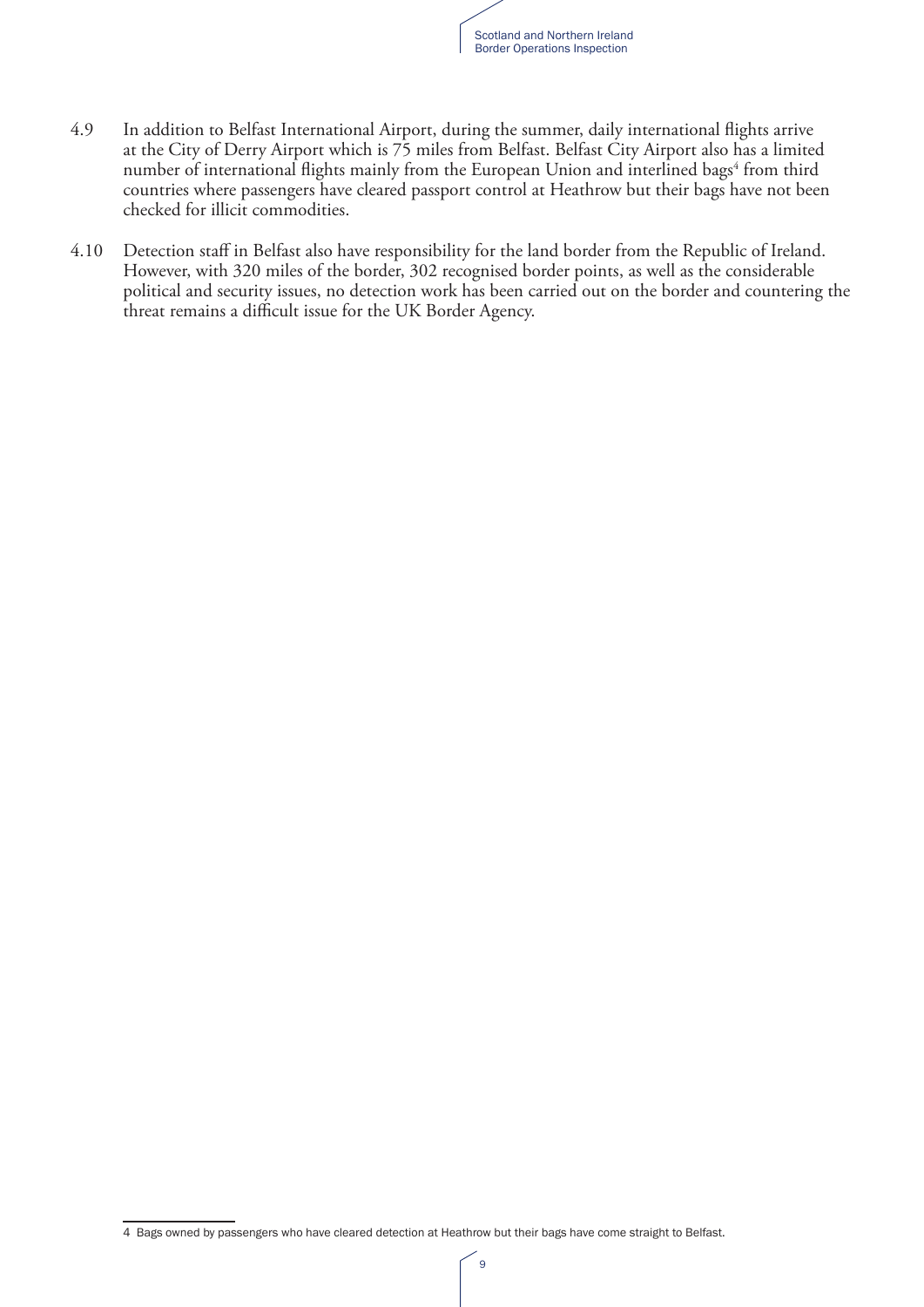### 5. Inspection findings – High level outcomes of the business

**Operational policies, priorities and deployment of staff is driven by clear analysis of environment, risks, threats, capabilities and impact.**

#### Deployment priorities

- 5.1 Deployment of Border Force staff is driven by priorities set out in the Border Force Control Strategy. These priorities were disseminated to all regions via the strategic Tasking and Co-ordination Group meetings (TCG). Staff are informed of priorities through the briefing process.
- 5.2 Although the Border Force Control Strategy provides details of the risks to, and subsequent priorities for, Border Force as a whole, we were told by a senior manger that the top priorities could be summarised at high level as those stated for critical incidents. These are as follows:
	- 1. staffing the Primary Checkpoint (PCP);
	- 2. Cyclamen<sup>5</sup>;
	- 3. custody (there were no custody facilities in the ports inspected);
	- 4. detection of class A drugs; and
	- 5. detection of other illicit commodities.
- 5.3 The focus on staffing the PCP is to ensure entry to the UK is checked and also that customer service standards are met. A key performance indicator of the Agency is to meet the following queuing times:
	- 95% of European Economic Area (EEA) passengers to wait no longer than 25 minutes;
	- 95% of non European Economic Area (EEA) passengers to wait no longer than 45 minutes.

Performance in terms of identifying illicit commodities was measured by contribution to national targets. Each region had specific targets for each commodity. However, there were no specific targets for the Northern Ireland and Scotland commands. Instead, the commands were allocated 'indicative' targets to measure their contribution to the overall regional target. The UK Border Agency could not explain their rationale for how indicative targets were allocated, nor were we provided with documentary evidence to show how they were allocated. There were no specific targets for individual ports.

- 5.4 We found that staff were fully aware of the indicative targets and current priorities. Through our interviews and discussions, it was clear they were aware of the indicative targets set individually for the commands of Scotland and Northern Ireland and how these contributed to the national targets. Reinforcing our recent inspection findings at Manchester Airport, we found it difficult to understand how each port's performance could be measured without specific port targets.
- 5.5 However, we note that the UK Border Agency has recently (in December 2010) accepted our recommendation from the Manchester Airport report<sup>6</sup> to review the rationale behind Border Force targets, including how productivity performance in tackling smuggling risks might be best assessed.

6 http://icinspector.independent.gov.uk/wp-content/uploads/2010/03/UKBA-response-Manchester-Airport-report.doc.pdf An inspection of border control at Manchester Airport

<sup>5</sup> Radiological and nuclear detection unit. The tasking of staff to operate Cyclamen is assessed by a central team; deployment required for 25% of Rosyth traffic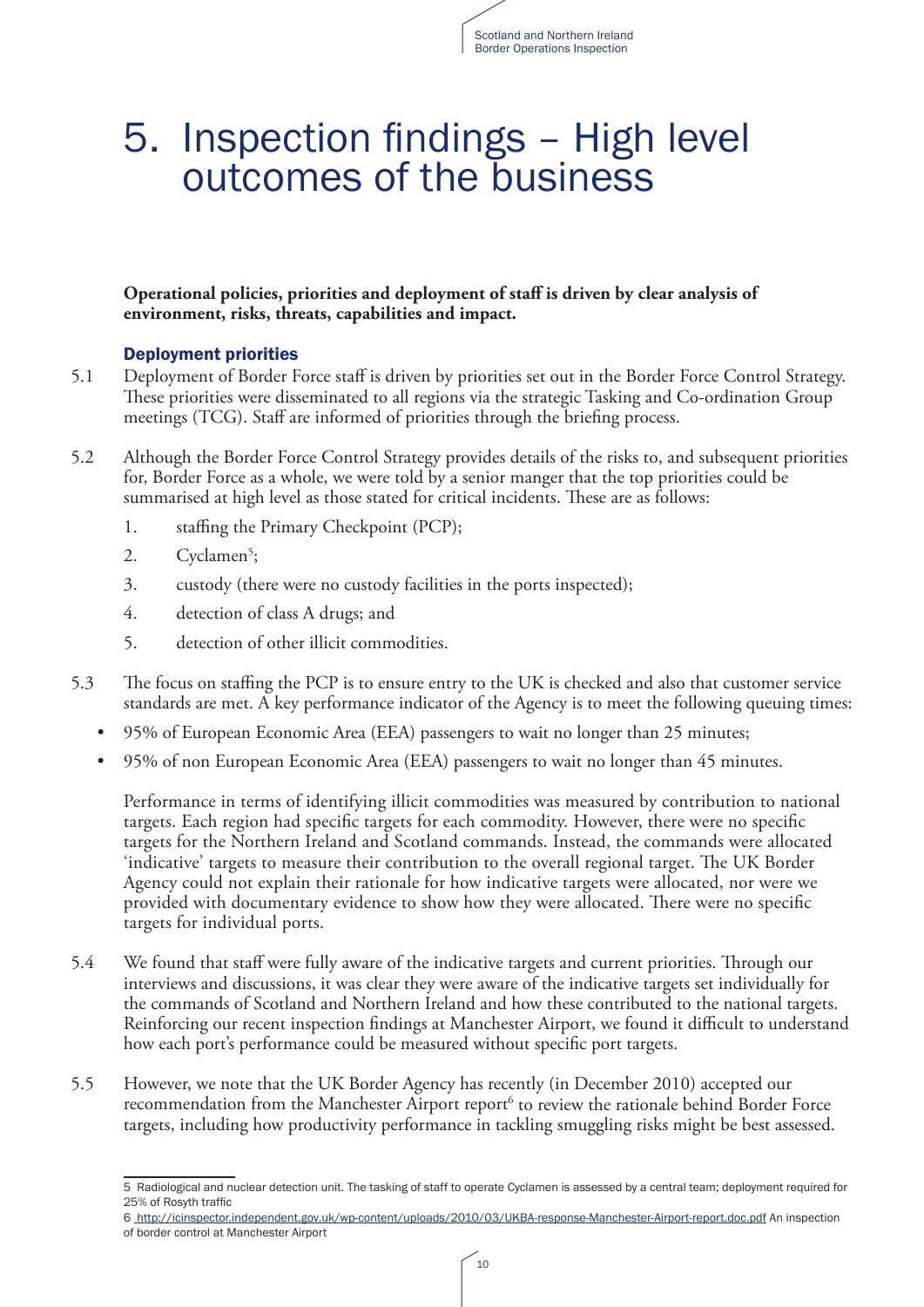

#### Primary Checkpoint (PCP)

- 5.6 The UK Border Agency told us that the main priority of Border Force, since the integration of immigration and detection functions, has been the staffing of the Primary Checkpoint (PCP). Statistical evidence, our observations and all grades of staff confirmed this focus.
- 5.7 Every passenger arriving on a scheduled international flight must have their passport checked, with non-EEA nationals also asked a series of questions or for additional documents to see if they meet the requirements for entry into the United Kingdom.
- 5.8 Until 2007, EEA citizens were allowed to enter the UK following a check that their passport or identity card was genuine. Since 2007, swipe checks against an intelligence database, known as the Watchlist Index<sup>7</sup>, operate for all arriving passengers including EEA nationals.
- 5.9 The number of officers staffing the PCP is determined by the number of passengers arriving: it is demand led. In contrast, detection officers are risk led; the number of passengers does not necessarily determine the number of officers in the secondary examination area.8 'Detection officers seek to identify the smuggling of illicit commodities using a variety of methods such as intelligence and profiling, selecting individuals most likely to be carrying prohibited substances. This includes flights, ferries, freight operations at air and sea ports and commercial shipping.
- 5.10 We found extremely strong views across a wide range of officers that the training and deployment of detection officers to the PCP had reduced the resources available for secondary examination. As well as being scheduled to PCP duties, detection officers said that they were frequently removed from detection work for short spells to reduce the length of time passengers had to queue through passport control. Managers confirmed that staffing of the PCP took precedence over the detection of goods, which was also confirmed by our observations. We also found this in our recent inspection of Manchester Airport.
- 5.11 Information was provided from Aberdeen and Edinburgh on the time spent by detection officers on the PCP over the last two years. This included time spent on training, mentoring, scheduled shifts and ad hoc time. Belfast supplied information from April 2010.
- 5.12 The statistics below show the percentage of time detection officers spent on the PCP:
	- 4% at Aberdeen over two years;
	- 15% at Edinburgh over two years<sup>9</sup>, off-set by two immigration officers working on detection over the same period; and
	- 15% at Belfast for scheduled shifts since April 2010, 40% when training / mentoring included.
- 5.13 While the figures varied from port to port, evidence showed detection resources were affected by the emphasis on the PCP. This confirmed our observations that three of the officers at the PCP were detection officers. This was on a flight considered to be high risk for the illicit importation of cigarettes.
- 5.14 We consider that the Agency should review the balance between staffing the PCP with allocating detection officers to identify illicit commodities where queuing times were being met<sup>10</sup>. This had been recognised by the head of Border Force in a recent internal publication.

- 8 An area where UK Border Agency officials may be involved in the questioning of passengers and searching of baggage, freight and vehicles 9 Edinburgh detection resource to the PCP was counter balanced by having two legacy immigration officers working as a detection resource for two years and a Chief Immigration Officer for 4 months. The Agency estimates the embedded immigration resource in detection teams as approximately 9% over the last 2 years and say from June to September this year the cross deployments were equal.
- 10 July 2010 UKBA performance packs show North region exceeding queuing times at 98%. Border Force weekly seizure report w/e 4 January 2011 shows North region exceeding queuing times at 99%.

<sup>7</sup> Watchlist Index – a database of names available to the UK Border Agency of those with previous immigration history, those of interest to detection staff, police or matters of national security.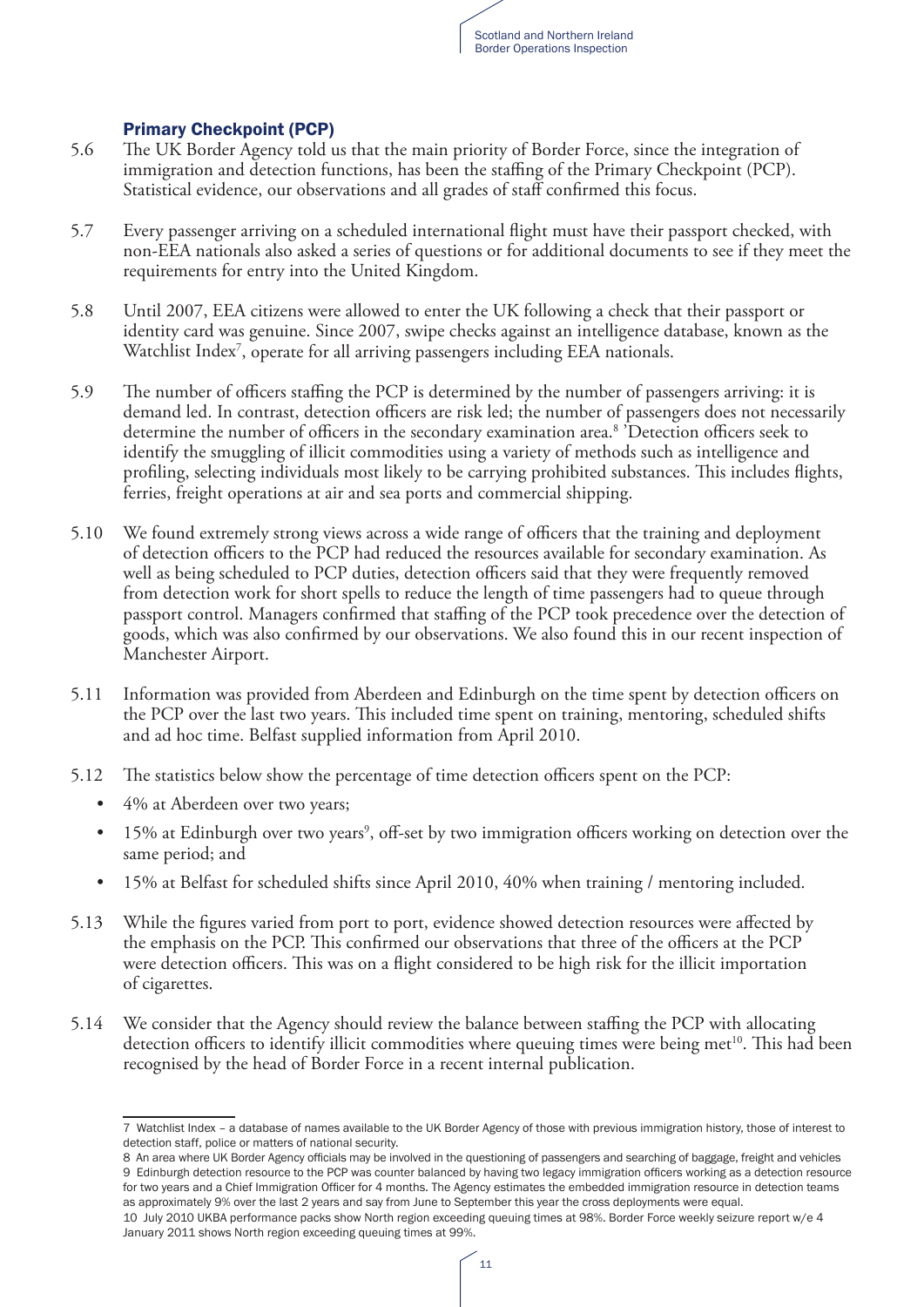

#### We recommend that the UK Border Agency:

Deploys resources effectively to maintain the control of illicit commodities with the staffing of the Primary Checkpoint (PCP)

#### Illicit Commodities

5.15 We inspected how detection officers were deployed to airports and docks to identify class A drugs and other illicit commodities. We also examined how the risk of smuggling over the land border from the Republic of Ireland was addressed. Lastly, we examined how the risk through small ports was managed, both in terms of illicit commodities and people. We also comment on commercial shipping.

#### Airports: deployment plans

- 5.16 Daily staff deployment was directed by the following sources of information:
	- Specific targets, relating to individuals, from Targeting and Selection  $(T&S)^{11}$  hubs based on scrutiny of flight manifests;
	- Specific intelligence from the police or other agencies;
	- Any specific tasking from the TCG;
	- National Border Targeting Centre (e-Borders) alerts;
	- Profiling of individuals from high risk flights;
	- Profiling of flights or individuals from other flights.
- 5.17 Staff rosters are matched to flight schedules. At Edinburgh, rostering is performed three months in advance, at Aberdeen six weeks, and Belfast six months in accordance with the distinct summer and winter airline schedules.
- 5.18 Despite resources being allocated in advance, we saw no evidence of this impacting on the Agency's ability to react to specific intelligence. At Belfast Airport, we were told about the targeting of a flight which was not normally covered, following the receipt of intelligence from the police. This coverage at very short notice resulted in a seizure of half a million cigarettes and demonstrates the value of flexible teams. Targeting the same flight a week later resulted in a further seizure of 300,700 cigarettes.
- 5.19 Teams at Belfast estimated that 50% of their deployment was based on targets from the T&S hub but they could not give exact figures; staff said they got more results from profiling using historical knowledge. We found no analysis of the source of their seizures, whether they came from T&S targets or from profiling. In the 10 months to 31 January 2011, Edinburgh Airport received 35 targets for air passengers, an average of one per week. Aberdeen received fewer than this. All three airports completed feedback sheets on targets and sent these to the hub. Local records were not kept.
- 5.20 Managers planned staff deployment using the results of past seizures, known routes and new trends based on seizures. This was supplemented by information from commodity delivery plans<sup>12</sup> and monthly tactical threat assessments<sup>13</sup>. We found the information contained in these assessments reinforced the deployment decisions made on past seizures and known routes. Information on significant seizures made by the teams was sent to an intelligence team to inform future threat assessments.

<sup>11</sup> See glossary

<sup>12</sup> There are national delivery plans for each commodity from which flow monthly commodity delivery plans detailing the recommended focus for operational activity.

<sup>13</sup> Monthly tactical threat assessments report previous seizures, intelligence and information from various sources to recommend which routes should be targeted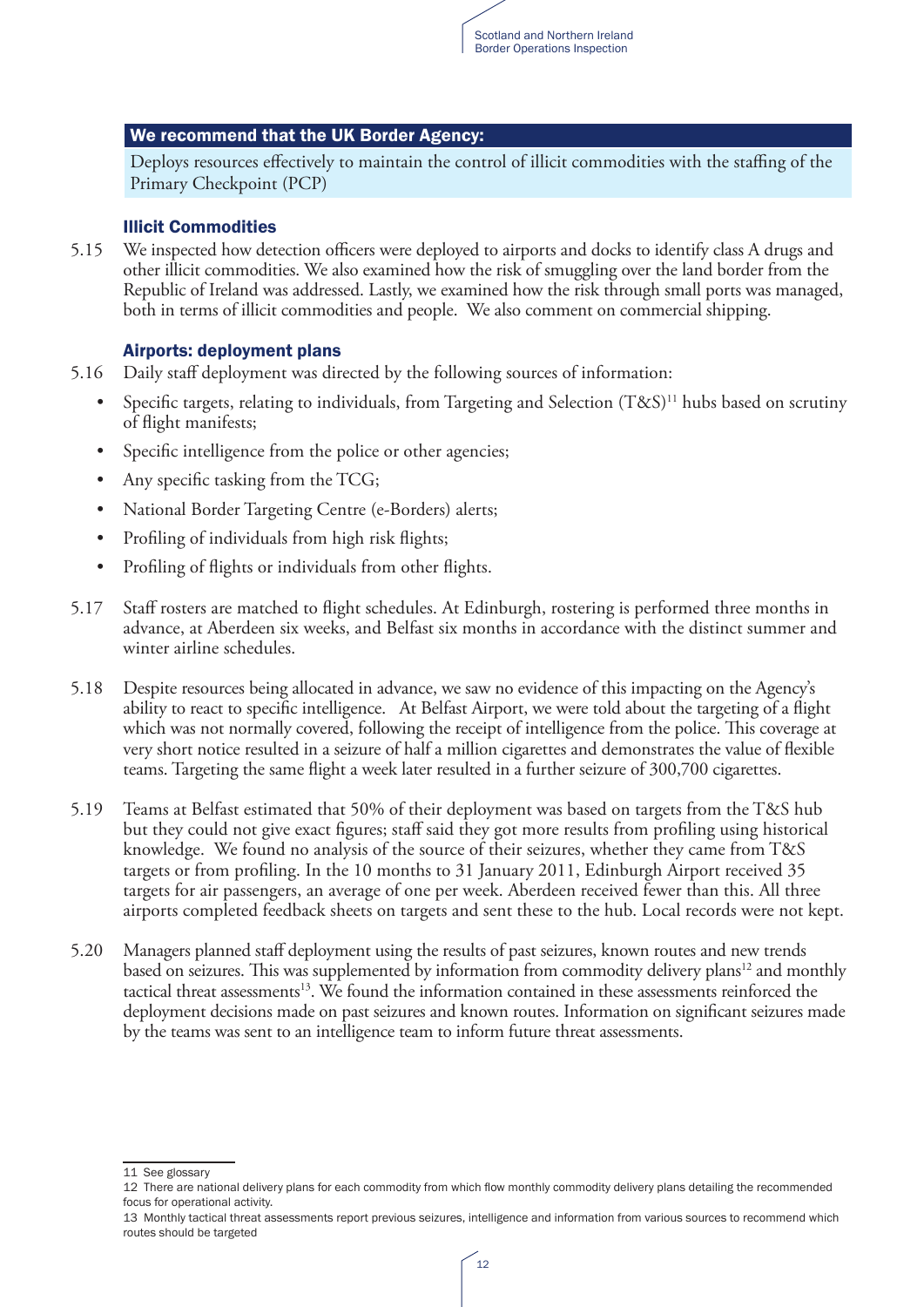

#### Deployment to Risk

- 5.21 We saw evidence of staff deployment to flights deemed most likely to be carrying class A drugs and cigarettes at all three airports. High risk flights for cigarettes were identified mainly from past practice. High risk flights for drugs were identified from known routes and trends identified in monthly commodity delivery plans and tactical threat assessments.
- 5.22 Despite aiming for maximum coverage of these flights at all three airports there were no class A seizures by teams at Aberdeen in 2010. In Edinburgh, there had been four personal use class A seizures, and small amounts were seized by teams in Belfast. This was despite class A drugs being set as the highest priority of the Agency.
- 5.23 This could mean either that class A drugs were not coming through these airports or that they were being missed. We saw no evidence of a local risk assessment of what illicit commodities posed the greatest threat in any of the airports. We consider that national priorities may be driving local priorities even though the local risks may be different.
- 5.24 We did not gauge the effectiveness of performance against indicative targets as they were not specific targets to drive improvement but they do provide an idea of performance. For the six month period to 30 September 2010<sup>14</sup> teams at Aberdeen and Edinburgh seized 1,022,112 cigarettes against an indicative 12 month target of 12 million cigarettes for Scotland. Teams at Belfast had seized 2,186,500 cigarettes against an indicative 12 month target of 8 million for Northern Ireland, demonstrating the relative weakness of the indicative targets. This aligns with our findings from the Manchester Airport report. Information received after our inspection indicated that Belfast had increased their seizure rate and had seized 7.4 million cigarettes by March 2011.

#### Getting the Balance Right

- 5.25 Teams at Belfast analysed flights from which they had obtained seizures and in the absence of specific intelligence from the hubs gave priority to targeting these flights.
- 5.26 Flights from Belfast City Airport and the City of Derry Airport had been designated low risk, using historical knowledge, with the exception of one flight identified as a weapons risk. What may have been low risk flights based on local knowledge and historic results, may no longer be the case. We saw little evidence of the risk assessments being refreshed.
- 5.27 Due to the small number of targets provided by the T&S hub, teams at Aberdeen and Edinburgh almost exclusively deployed staff based on profiling.
- 5.28 There was evidence of informal face to face briefings to inform this profiling and dissemination of trends to staff via regular emails. Some staff also had access to *Intelnet*, an intranet site showing information on national trends and seizures. All detection officers at Aberdeen had access to *Intelnet*, 60% at Belfast but only 25% of officers had access at Edinburgh. This was despite the recommendation in the HM Inspectorate of Constabulary report *'Customised for Control'* in 200815 that all officers should have access, particularly relevant given the high amount of self-profiling.
- 5.29 New routes were assessed for risk using information and intelligence supplied by the T&S hubs. We saw evidence in the operational activity plan (June to September 2010) of the requirement to test two new routes by teams at Edinburgh. The local team planned to focus on these two new routes to build local knowledge about the routes and associated risks. They had also changed shift times to meet a new flight which was a known route for cigarettes.

15 HMIC report published in 2008 on HM Revenue and Customs before the merger of some of their functions with the UK Border Agency http://www.hmic.gov.uk/sitecollectiondocuments/hmrc/hmc\_20080618.pdf

<sup>14</sup> Figures taken from a national database for the period ending September 2010 in the absence of more recent local records from all three areas to allow comparison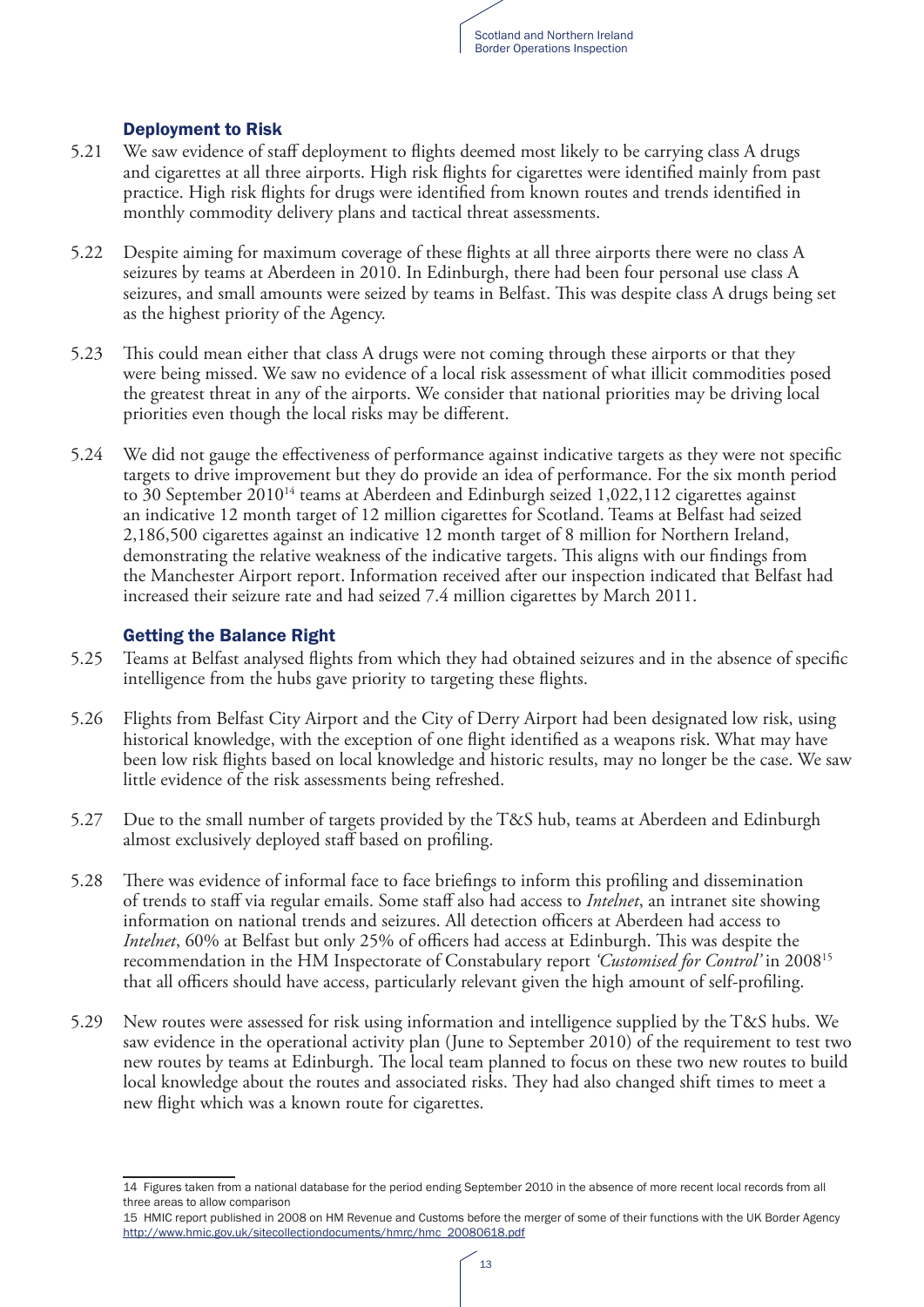- 5.30 Deployment of detection officers was largely based on profiling and reliance on historical information. This was clearly the case in the targeting of flights for cigarettes and Products of Animal Origin (POAO) with some success. While using local knowledge can be positive, targeting flights from which there have been historic successes can lead to self-fulfilling intelligence.
- 5.31 'Self-fulfilling intelligence' occurs when the targeting of flights and results drives future targeting. In essence it means that other flights, which could have carried individuals of interest, are potentially being missed. This finding was identified in the *'Customised for Control'* report mentioned above. We regarded the continued reliance on historic data as being a block to the Agency building and refreshing a fuller intelligence picture.

#### Deployment: freight

- 5.32 We found there had been no positive results from searching container freight at Belfast and Grangemouth for the 14 months prior to our inspection in November 2010. Belfast received 1,339 targets from 1 September 2009 to 31 October 2010 from the T & S hub. They also self-selected 262 containers. The last seizure was 10.34 million cigarettes from a T&S target on 29 September 2009.
- 5.33 Results from Grangemouth were similar. They received 1076 targets between 1 September 2009 and 31 October 2010. There were no positive results.
- 5.34 For Rosyth, there were also no significant seizures from the Zeebrugge ferry. From 1 September 2009 to 31 October 2010 there were two targets for accompanied freight from the relevant T&S hub. There were no targets for tourist traffic, nor any targets for unaccompanied freight. Activity was therefore based on profiling and trends from tactical threat assessments.
- 5.35 We queried the continued negative results, particularly as freight teams provided feedback to the T&S hub on the Freight Targeting System<sup>16</sup>. Officers gave a particular example of referrals being made despite the information being old e.g. the information relating to a drugs seizure from 10 years ago still creates a target to be investigated. The Targeting team reported only receiving direct feedback on positive hits, relying on controls via a spreadsheet to prevent continued targeting of negative hits. We comment further and make a recommendation about feedback to T & S hubs later in this report.
- 5.36 We did not inspect the effectiveness of the container T & S team in particular, nor did we inspect the effectiveness of the process of having a range of remote T & S teams. However, there appeared to be an intelligence gap in regards to container traffic and an issue with feedback informing further targets which in turn inform deployment.
- 5.37 Given the lack of seizures at Belfast and Grangemouth, managers redeployed some freight team officers to Belfast and Edinburgh airports. We saw no evidence that consideration had been given to moving these officers to address other risks such as the risk assessment of small ports.
- 5.38 We also noted a gap in the coverage of air freight: teams at Aberdeen and Belfast did not cover air freight. Belfast management said that it arrived during the night when there were no officers available and there were no targets from  $T \& S$ . Teams at Edinburgh, by contrast, had an agreement with Special Branch to cover air freight jointly three times a week. We were concerned at the lack of targets and inconsistency of coverage, despite the fact that the threat from air freight was identified as a risk in a recent intelligence document $1^7$ .

#### Illicit commodities from the Republic of Ireland

5.39 While we were predominantly inspecting the deployment of airport and freight detection teams, officers at Belfast made us aware of their concern about the low number of operations to counter the smuggling of cigarettes and drugs from the Republic of Ireland (ROI). They saw the main threats as being over the land border and ferries between Northern Ireland and Great Britain carrying traffic to

<sup>16</sup> System used to risk assess freight movements.

<sup>17</sup> Internal document published August 2010 analysing sources of heroin seizures.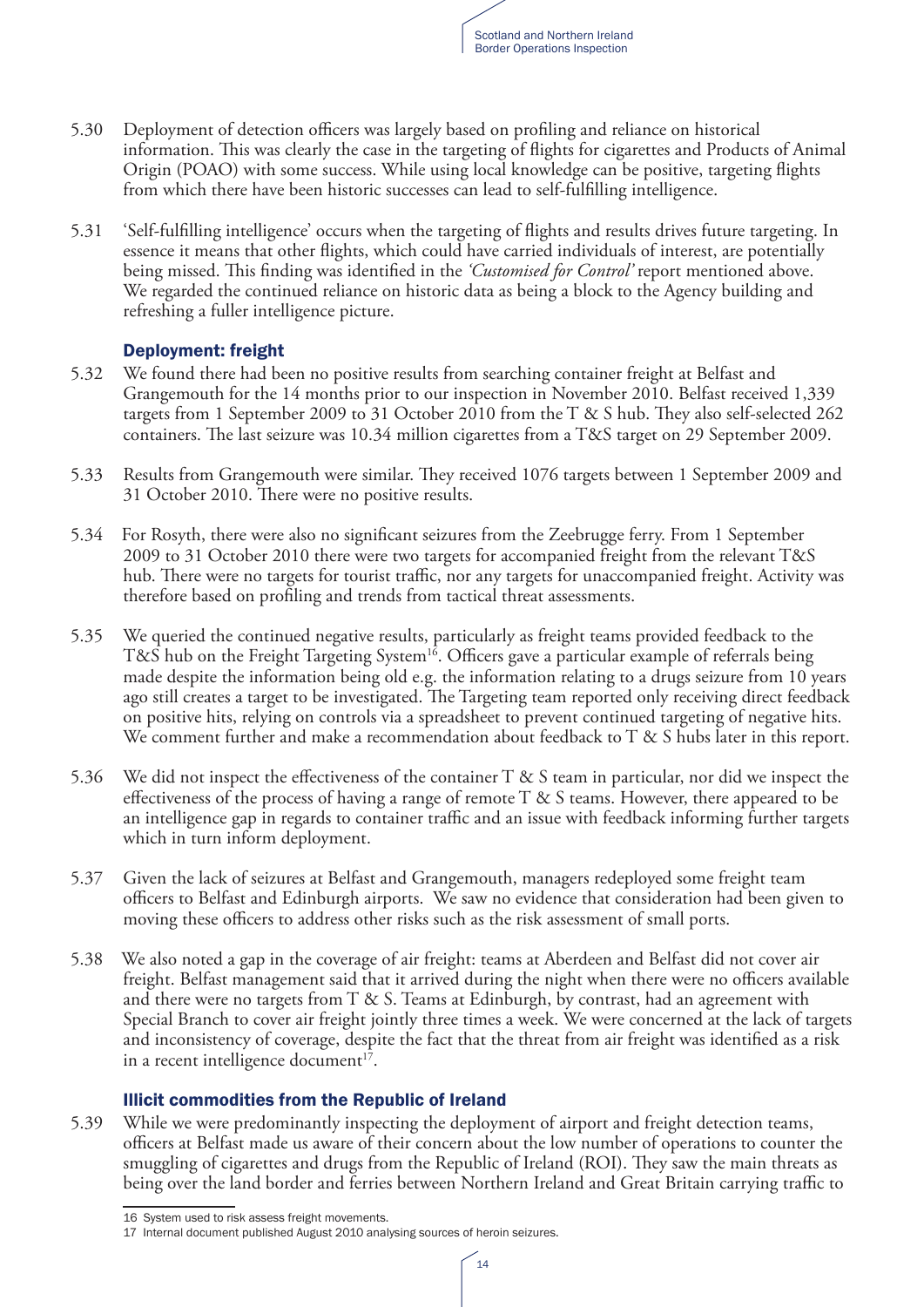and from the ROI. Intelligence gaps over the movement of illicit goods between the ROI, Northern Ireland and Great Britain were identified in a document produced by Border Force through their National Intelligence Analysis Team.

- 5.40 No detection work was being undertaken on the land border given the personal security risks to officers and current severe threat level from terrorism. An attempt to address the threat of illicit commodities crossing the land border had been addressed in the two months prior to the inspection. This was done by the freight team scanning outbound traffic at Larne transiting from Northern Ireland. This had not resulted in any seizures. A joint operation with the Police Service of Northern Ireland (PSNI) at Belfast railway station to target passengers coming from Northern Ireland to a music festival was successful, resulting in seizures of three quantities of class A drugs.
- 5.41 The Agency is part of both the Organised Crime Task Force and the Cross Border Tobacco Enforcement Group. We were informed that a month after our inspection of Belfast, an intelligence officer was scheduled to attend monthly meetings of a new multi agency intelligence sharing group. At the same time the Agency had joined a working group to develop a protocol for defining the responsibilities at the border with HMRC. We consider these moves to be a positive step towards developing the intelligence picture.

#### **Summary**

- 5.42 Throughout the inspection, we found that detection officers and managers were committed to identifying and seizing illicit commodities. We found sharing of information on trends at every level, informally among frontline officers and through the dissemination of tactical threat assessments. However the Agency found very little class A drugs over the last 12 months and no seizures from targeted freight in the last 14 months. We considered this to be an area where Border Force needs to evaluate the effectiveness of the intelligence being supplied to ensure that resources in Scotland and Northern Ireland are being deployed effectively.
- 5.43 At the time of the inspection, both the Border Force Control Strategy 2010-11 and the Border Force Business Plan had not been published. The draft control strategy attempts to improve the assessment of the threat and harm to the border. Without a published Border Force Business Plan, there are no objectives in place for officers to work towards. The 2009-10 Control Strategy remained the basis for assessing risks and identifying priorities.
- 5.44 A Northern Ireland business plan was in place despite the absence of the overall Border Force Business Plan. We believe that this could be confusing for officers.

#### We recommend that the UK Border Agency:

Identifies and addresses intelligence gaps to improve the intelligence picture to better inform the risks to the border.

Publishes business plans and associated control strategies in a timely manner to help inform officers and improve targeting of resources.

#### General Aviation and General Maritime

- 5.45 In our inspection of General Aviation (GA)18 and General Maritime (GM)19 traffic, we considered:
	- the extent of risk and threat assessments;
	- immigration clearance; and
	- the identification of illicit commodities.

<sup>18</sup> General aviation (GA) refers to all flights *other than* military and scheduled airline and regular cargo flights, both private and commercial. 19 Non commercial private vessels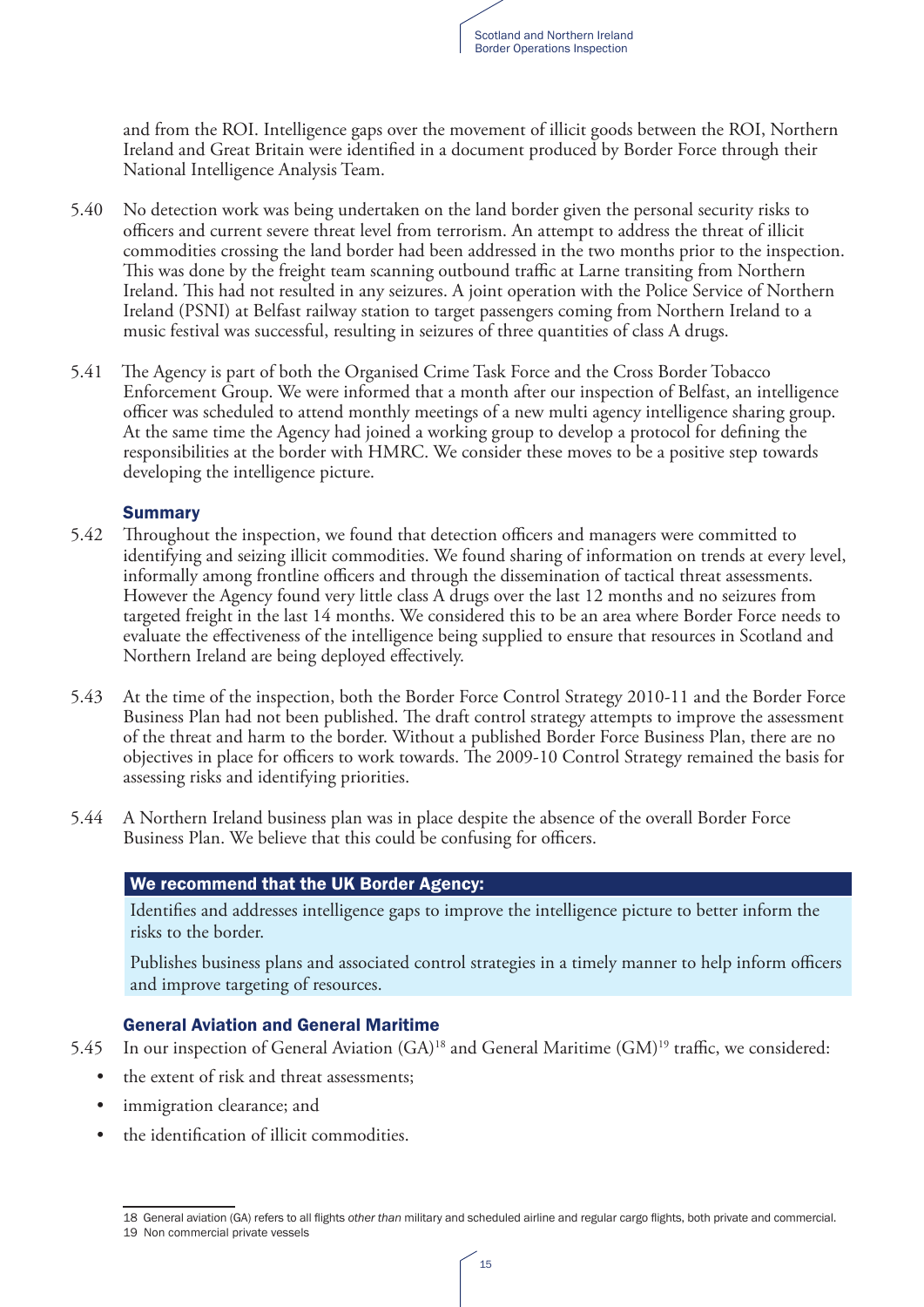GA flights arrive at commercial airports but also through non-approved ports such as small airfields where there is no routine Border Force presence. GM vessels arrive through harbours, marinas and small inlets. Such ports and seaports are commonly referred to as 'small ports'. We also looked at commercial shipping.

- 5.46 The number of small ports and their geographical dispersal poses a significant resourcing problem for the UK Border Agency. The UK Border Agency assessed there to be 543 small air and seaports in Scotland, and 140 in Northern Ireland<sup>20</sup> where people seeking to circumvent passport controls or to bring in illicit goods could enter unchecked. They are covered by teams based in Aberdeen, Belfast, Edinburgh, Glasgow and Prestwick.
- 5.47 Establishing effective controls at small ports has been a consistent risk. In the paper entitled *'Security in a Global Hub*<sup>'21</sup> the then Government set out a number of recommendations about how work at the border could be improved. This included a specific recommendation relating to small ports which stated: '*The new organisation* [the UK Border Agency] *should give specific consideration to controls at small ports and airports, working closely with the police.'*
- 5.48 The 2008 HMIC report mentioned in paragraph 5.26 said that *'Consideration should be given to developing a robust risk assessment process that addresses risks along the UK border and which may provide coverage to many locations which currently lack any uniformed presence'.* Given this context, we wanted to see how Border Force had sought to identify and address the risk of, and the threat posed by, illegal movements of people and illicit commodities through small ports in Scotland and Northern Ireland.

#### Threat assessment

- 5.49 Historically a threat assessment was carried out by Intelligence to look at the threat through a particular port from breaches of immigration. Risk assessment was carried out by operational officers to check that adequate controls were in place to mitigate the threat.
- 5.50 We found no current programme to assess the threat posed through small ports and very few visits by Agency officers. This was despite the Border Force North Business Plan 2009-10 stating they would *'deploy to numerous small ports and seek to meet these risks to the Border'.* Officers voiced concerns that the lack of a current business plan meant that small ports had *'fallen off the radar'.*
- 5.51 Furthermore, we found a lack of clarity in regards to who had responsibility for assessing the threat through small ports.
- 5.52 We found that Border Force's own evaluation<sup>22</sup> of their small ports' threat assessments was as follows:
	- Northern Ireland recognised this as a weakness and noted a *'lack of clarity on ownership between operations and intelligence. Risk assessments out of date.'*
	- Scotland rated themselves as meeting the required standard commenting *This is an intelligence activity'*.
	- The Border Force North intelligence assurance return stated *'It is a standing tasking of the BFN Regional Intelligence team that maritime and aviation Threat Assessments are carried out on a rolling basis.'*
- 5.53 These findings were reinforced by a range of managers and officers who told us that no-one knew who was meant to assess the threat, but more importantly that it was not being done. Senior managers confirmed the lack of attention to small ports but said that they had to prioritise resources with the emphasis being on the PCP. As a result of threat assessments not being carried out, subsequent risk assessments are less effective.

<sup>20</sup> Figures supplied by the UK Border Agency

<sup>21</sup> http://www.statewatch.org/news/2007/nov/uk-border-review- report.pdf

<sup>22</sup> Border Force Standards, self assessment assurance process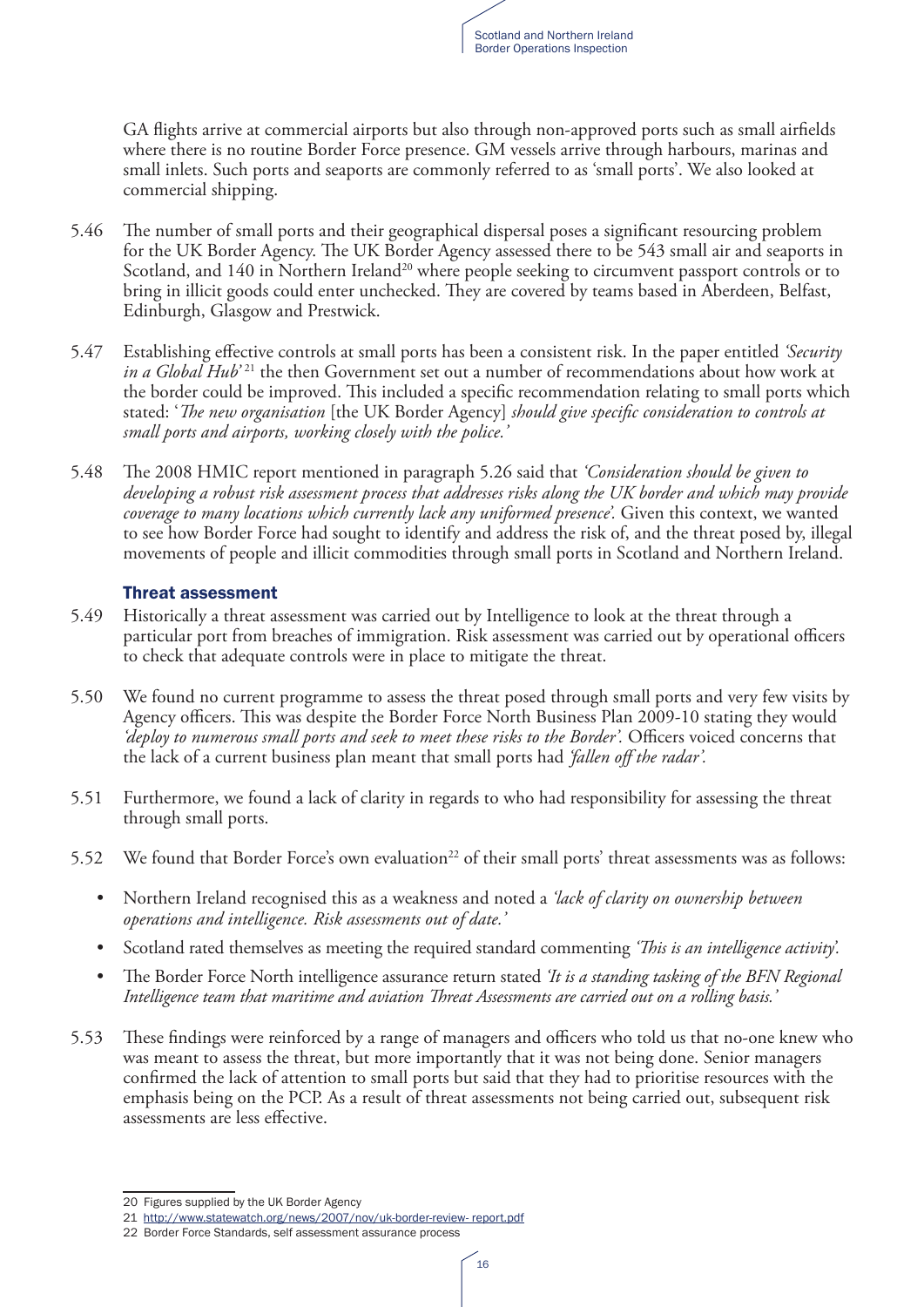

- 5.54 We found that only 63 out of 683 threat assessments of small air and seaports had been conducted in the whole of Scotland and Northern Ireland, with none since 2008. Moreover, the threat from illicit commodities was not assessed in 2008 by the UK Border Agency as this predated the combining of detection and immigration officers. We ascertained that threat assessments had been designated as low priority despite GA traffic being identified as an intelligence gap for class A drugs. We consider that the Agency should assess the multiple risks posed through small ports.
- 5.55 We found inconsistencies across the commands in the way that the risk of small ports was being managed. We examined the risk register for each command and found that:
	- in Northern Ireland, it had been removed from the risk register in July 2010;
	- in Scotland East, it had been recategorised as an issue despite the original risk being rated high;
	- in Scotland West, it was an active risk.
- 5.56 The relevant intelligence team conducted threat assessments of some of the 469 small ports covered by the areas under inspection as follows:
	- Aberdeen: 16 out of 266 small port threat assessments completed;
	- Belfast: 16 out of 140 in Northern Ireland; and
	- Edinburgh: 9 out of  $63.^{23}$
- 5.57 Prior to any threat assessments taking place, internet based research was undertaken. Visits were conducted by the intelligence team or with operational colleagues and police officers. Seven threat assessments had been refreshed in early 2009 via interrogation of internal databases, and by phone or e-mail contact with agents or harbour masters. We were concerned at the lack of recent assessment of threat or risk.
- 5.58 We found that very few risk assessments had taken place in 2009-10. Only one risk assessment had been undertaken for the whole of Northern Ireland (of an airfield on 23 March 2009). The assessment clearly identified risks of flights from abroad not being notified to Border Force.
- 5.59 Officers from Edinburgh wrote to the operators of 20 small ports in June 2009 to start a process of risk assessment of immigration issues. Five replies were received but had not been assessed. Prior to integration, detection officers from Edinburgh had performed risk assessments relating to illicit commodities in 2008. In 2009, they visited ten ports over two days to risk assess them with a view to quarterly visits thereafter. We were told that resource and cost implications had precluded this followup activity.
- 5.60 Evidence showed that officers at Aberdeen were historically more proactive, maintaining files on 56 of the 266 ports in their geographical area. There had been a programme of visits which they said could not be adhered to because of the emphasis on the PCP and cost. Annual reviews of the immigration risks were undertaken using internal information, telephone contact with ports and the result of any visits. In 2010, they had conducted visits to nine separate ports, 14 in total with some visited more than once.
- 5.61 The Agency has to balance the assessment of threat through small ports against their top priority of maintaining 100% cover on the PCP and seeking to meet indicative illicit commodity targets. Clarity on roles and responsibilities needs to be communicated to regional staff and more should be done to assess the risks. This reinforces our finding of the need to improve the intelligence picture.

<sup>23</sup> Figures taken from information supplied by UK Border Agency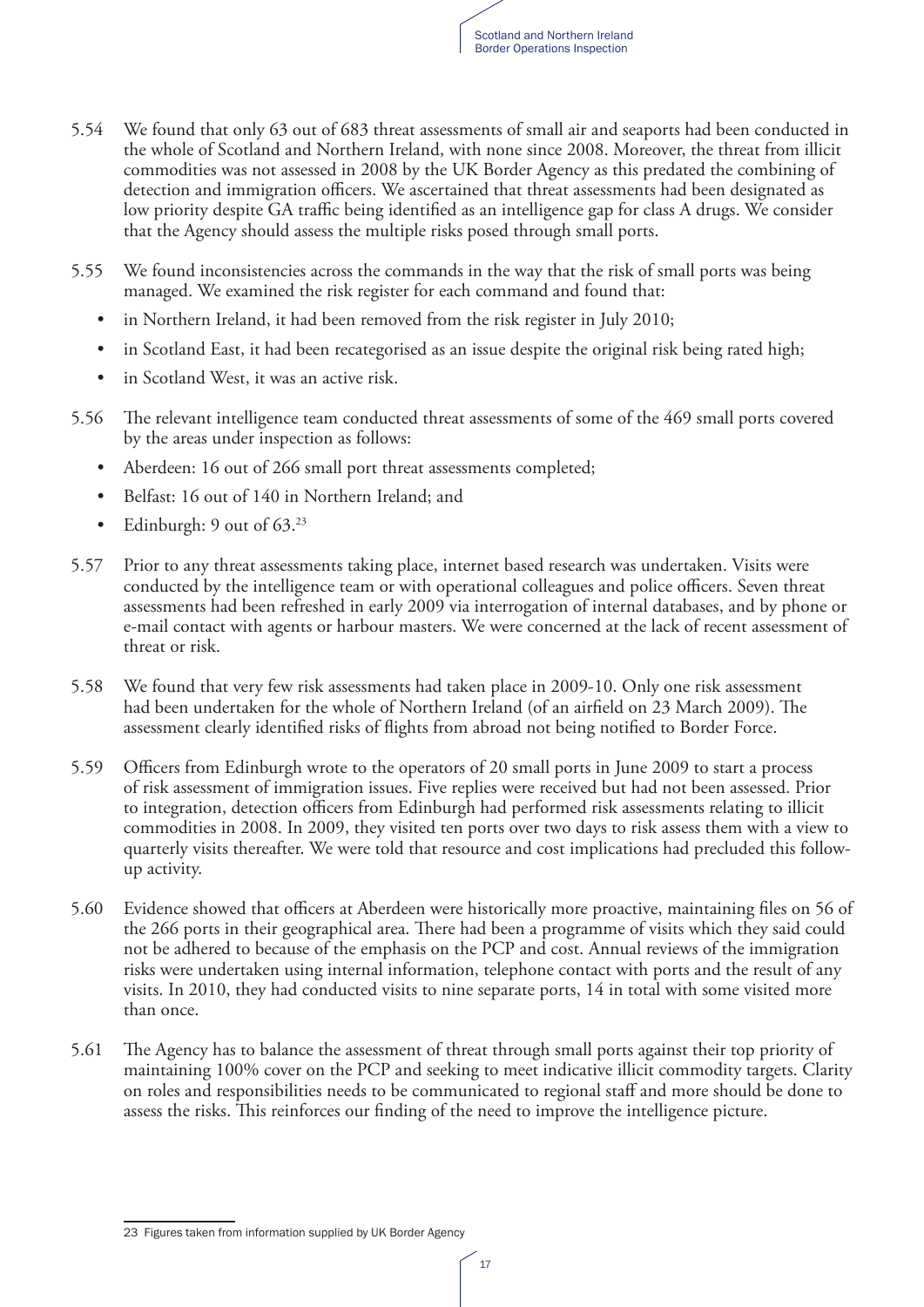

#### We recommend that the UK Border Agency:

Devises a strategy to address the threat posed to the border by illicit commodities and people through small ports.

#### Processes for clearing people for immigration purposes

- 5.62 At the time of the inspection, we were told that GA flights nationally were dealt with by the General Aviation Operations Centre (GAvOC) but that the process would be moving to the National Border Targeting Centre. Nationally, details of passengers arriving at non-approved ports are provided in advance by the captain or handling agent to the designated central point to be checked against the Watchlist Index. Scotland and Northern Ireland chose not to use this system in favour of local procedures. Border Force guidance<sup>24</sup> stated that local procedures should be applied in that passengers could be cleared remotely.
- 5.63 We found a lack of comprehensive written local procedures in how to deal with this traffic. Belfast had procedures for checking crew lists from commercial vessels but not for flights despite the high number of arrivals, see Figure 2. Belfast's own assessment of their performance in the assurance process mentioned earlier was 'not met' with a note stating *'work in progress'.*
- 5.64 Teams at Edinburgh had limited guidance for dealing with flights and crew lists but did have guidance for agents and harbour masters. Teams at Aberdeen also had written guidance to hand out to agents and harbour masters but none for officers. We acknowledge the views of the Agency that they had small ports teams who knew the procedures but a lack of guidance can lead to a lack of consistency. Nor did this lack of guidance allow for effective planning and business continuity.

| Figure 2: General Aviation and Crew lists Recorded by Ports with Overall Responsibility<br>for Small Ports in their Area |                                       |                            |
|--------------------------------------------------------------------------------------------------------------------------|---------------------------------------|----------------------------|
| <b>Belfast</b>                                                                                                           | <b>Time Period</b>                    | $01.04.2009 - 31.03.2010$  |
|                                                                                                                          | No. of Flights                        | 237                        |
|                                                                                                                          | <b>Flight Passengers Cleared</b>      | 792 (684 EEA, 108 Non-EEA) |
|                                                                                                                          | No. of Ship Lists Received            | 885                        |
|                                                                                                                          | No. of Ship Crew & Passengers Cleared | 7,078                      |
|                                                                                                                          | <b>Time Period</b>                    | $01.04.2010 - 31.07.10$    |
|                                                                                                                          | No. of Flights                        | 65                         |
|                                                                                                                          | <b>Flight Passengers Cleared</b>      | 223 (152 EEA, 71 Non-EEA)  |
|                                                                                                                          | No. of Ship Lists Received            | 420                        |
|                                                                                                                          | No. of Ship Crew & Passengers Cleared | 3,878                      |
| Aberdeen                                                                                                                 | <b>Time Period</b>                    | $01.01.2010 - 23.09.10$    |
|                                                                                                                          | No. of Ship Lists Received            | 1,102                      |
|                                                                                                                          | No. of Ship Crew & Passengers Cleared | 31,340                     |
| Edinburgh                                                                                                                | <b>Time Period</b>                    | $09.05.2010 - 06.09.10$    |
|                                                                                                                          | No. of Ship Lists Received**          | 21                         |
|                                                                                                                          | No. of Ship Crew & Passengers Cleared | 18,350                     |

5.65 Figures are provided below on GA and crew lists. Figures were not available for the small ports covered by Edinburgh.

\*Note – Data for Edinburgh only includes Cruise Liners as no data was available for small ports which fall within the responsibility of Edinburgh

<sup>24</sup> Border Force Manual 13.2.1, section 2.1 http://horizon.gws.gsi.gov.uk/portal/site/horizon-intranet/menuitem.5e9fdfa5b28a104a4375 7f10466b8a0c/?vgnextoid=f332eaa9ec5c4210VgnVCM1000002bb1a8c0RCRD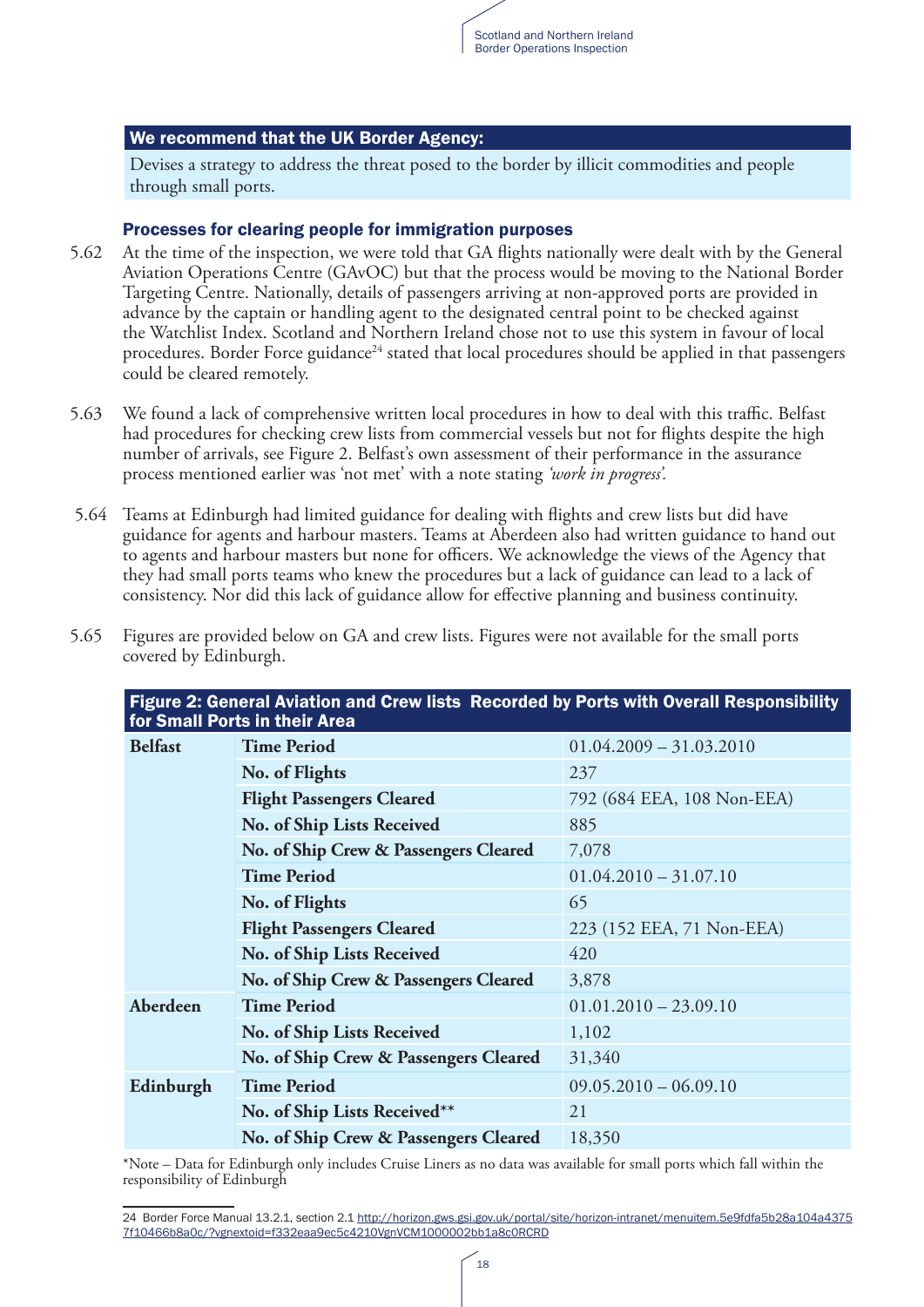

5.66 These figures show the amount of traffic was significant. Concerns were raised from a wide range of officers that there were few compliance visits to confirm that details of all arrivals were being supplied and to gather intelligence.

#### We recommend that the UK Border Agency:

Puts in place local comprehensive written guidance for staff dealing with General Aviation, including compliance visits.

#### Processes for identifying illicit goods

- 5.67 We saw no evidence of the risks from non-commercial private vessels or GA flights being assessed for illicit commodities, due to the lack of risk assessments as detailed above. Risks from commercial shipping were dealt with by the relevant  $T \& S$  hub.
- 5.68 The T&S hub identifies commercial shipping targets, including those requiring deep rummage which is a full search of the hold for which specialist training is required. It also provides targets for local detection teams to search accessible areas onboard. Three targets were issued for Edinburgh and Aberdeen local detection teams, with two successes resulting in 49,800 cigarettes being seized. The national deep rummage teams visited Scotland three times in 2010 undertaking 20 operations as detailed in the table below:

| Figure 3. Commercial shipping intelligence targets: Scotland 2010 |                                           |                                     |                                      |
|-------------------------------------------------------------------|-------------------------------------------|-------------------------------------|--------------------------------------|
| Team                                                              | <b>Number of</b><br><b>Targets Issued</b> | <b>Number of</b><br><b>Rummages</b> | <b>Number Not</b><br><b>Rummaged</b> |
| NDRT & CVRT <sup>25</sup>                                         |                                           | 3                                   |                                      |
| Scotland West                                                     | 12                                        |                                     | 3                                    |
| Scotland East                                                     | $\mathcal{D}_{\cdot}$                     |                                     |                                      |
| Scotland North                                                    |                                           |                                     | 3                                    |
| Cutter                                                            |                                           |                                     |                                      |
| <b>Totals</b>                                                     | 35                                        |                                     |                                      |

The rummages resulted in 12 seizures totalling 112,100 cigarettes, two obscene DVD's and two offensive weapons.

- 5.69 Overall, the targeting process is reliant on intelligence and works well with 23% national success rate for commercial shipping. Local detection teams boarding only a small number of ships and failing to engage with harbour masters and other contacts potentially resulted in an intelligence gap. Staff experienced frustration that, despite the limited success in detecting illicit commodities at the major airports, they were unable to be deployed to this alternative source of work.
- 5.70 In Northern Ireland, we saw some coverage of commercial shipping although officers told us of their concern of the threat of illicit commodities coming via shipping at ports other than Belfast. Whilst targets from the T&S hub address these threats, there were no targets in Northern Ireland for the deep rummage teams in 2010. Twenty targets were issued to local detection teams: five were rummaged, six were not, and no feedback was given to the T&S hub on the action taken for the remaining nine.
- 5.71 At the time of the inspection, we noted that of the 32 ships boarded by the freight team, only two were in locations other than Belfast despite the last significant seizure of cigarettes being at Warren Point (outside of Belfast). A seizure of 250,000 cigarettes was made from a ship at Belfast when the harbour police saw a suspicious vehicle on CCTV. This showed that cigarettes were coming through on commercial shipping but no intelligence to this effect had been received.

<sup>25</sup> NDRT is the deep rummage training team and CVRT is the training team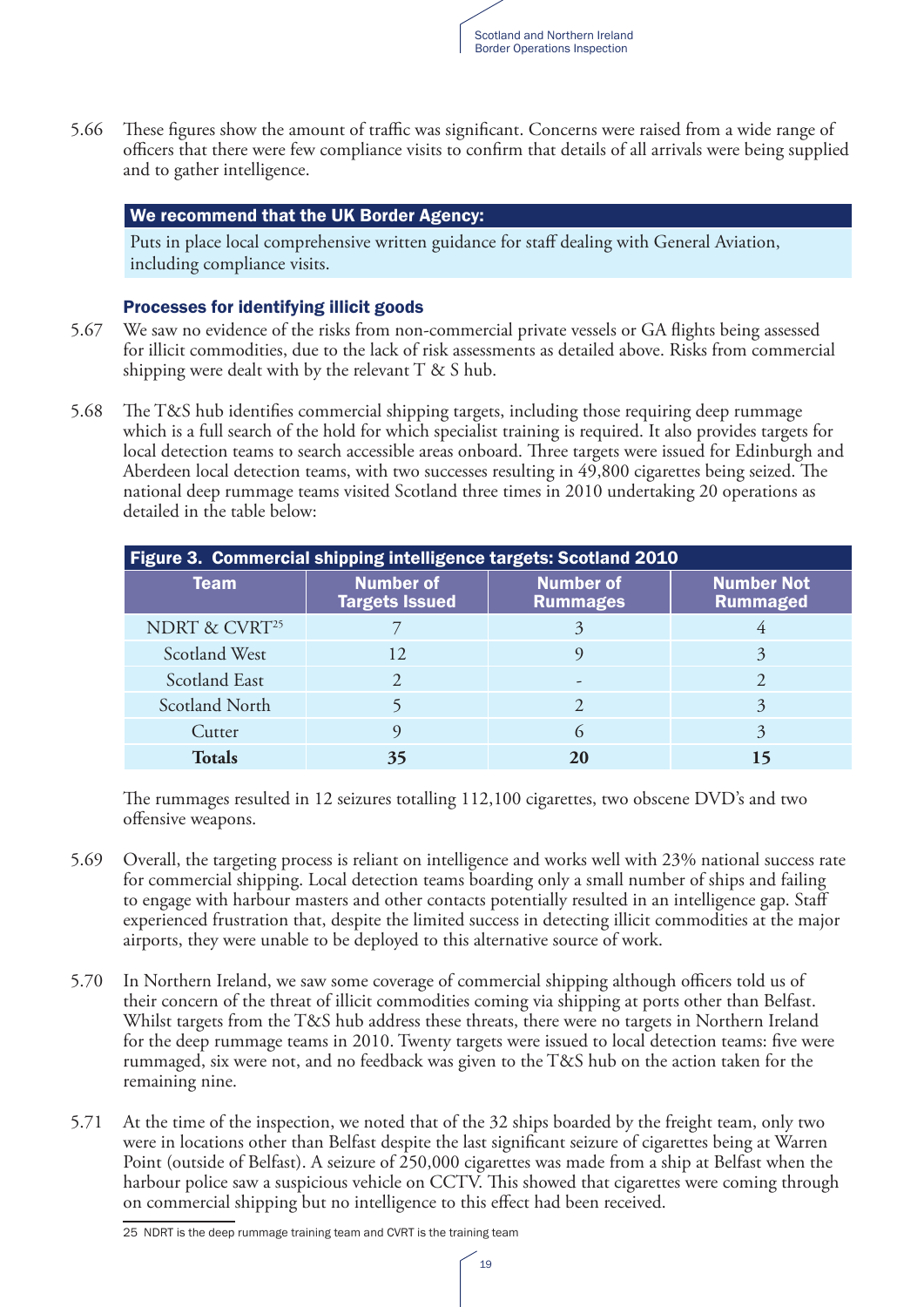5.72 This reinforced our view of a lack of a comprehensive intelligence picture and adds weight to our earlier recommendation to improve the intelligence picture to better inform the risks to the border. Moreover feedback mechanisms were not functioning as they should. We noted earlier that the freight targeting team only received feedback from positive hits.

#### We recommend that the UK Border Agency:

Ensures that frontline staff provide feedback and that it is used to inform the targeting process

#### There is effective joint working with external and internal delivery partners, stakeholders including enforcement and security agencies; in particular the links between Border Force and the Immigration Group

#### Stakeholders: Police

- 5.73 There was some evidence of good working relationships with the police, PSNI in Northern Ireland and Special Branch (SB) teams in Scotland. We have commented previously on the successful operation at Belfast railway station run jointly with PSNI and the seizure of a considerable number of cigarettes at Belfast International Airport following intelligence received from the police.
- 5.74 Grampian Police SB at Aberdeen reported good working relationships with Border Force, citing joint local intelligence meetings and informal contact through co-located offices as helping to build that relationship. They also acted as a conduit to pass information from Grampian Police with responsibility for the seaports and small ports. Teams at Aberdeen confirmed that Grampian Police SB officers enhanced their capability in remote locations where they had part-time officers. However we saw no evidence of joint risk assessments.
- 5.75 We saw some evidence of joint working with Lothian and Borders SB at Edinburgh where they had done a joint ship boarding exercise in March, covering five vessels in four days. This was done in conjunction with SB and Fife police as a compliance check of manifests against crew. Detection officers also formed part of the team. The ships were profiled from the route, crew, previous revenue history and cargo. There were no seizures but we were told that the Agency was hoping to use the exercise to build relationships leading to joint risk assessments.
- 5.76 Lothian and Borders Special Branch, based at Edinburgh, have a small ports unit. Over the last two years they had risk assessed every port/harbour from a counter terrorism perspective. This work was part of a national police initiative to map every UK port from a policing and counter terrorism angle.
- 5.77 Every month they visited those ports they had assessed as being high risk. Although the Agency reported good working relationships with SB at Edinburgh, there was little evidence at the time of the inspection of joint risk assessments or of information sharing. SB confirmed that they were willing to share information and undertake joint risk assessments. We considered that much more could be done locally and nationally to work with the police to share resources and information to meet the multiple threats to the UK border.

#### We recommend that the UK Border Agency:

Initiates a multi agency approach to risk assessing small ports, working with the police, port operators and any other relevant organisations.

#### Other stakeholders

5.78 Despite the reduced operational engagement between frontline officers and contacts at small ports as described above, there was evidence of good working relationships with port operators at a strategic level.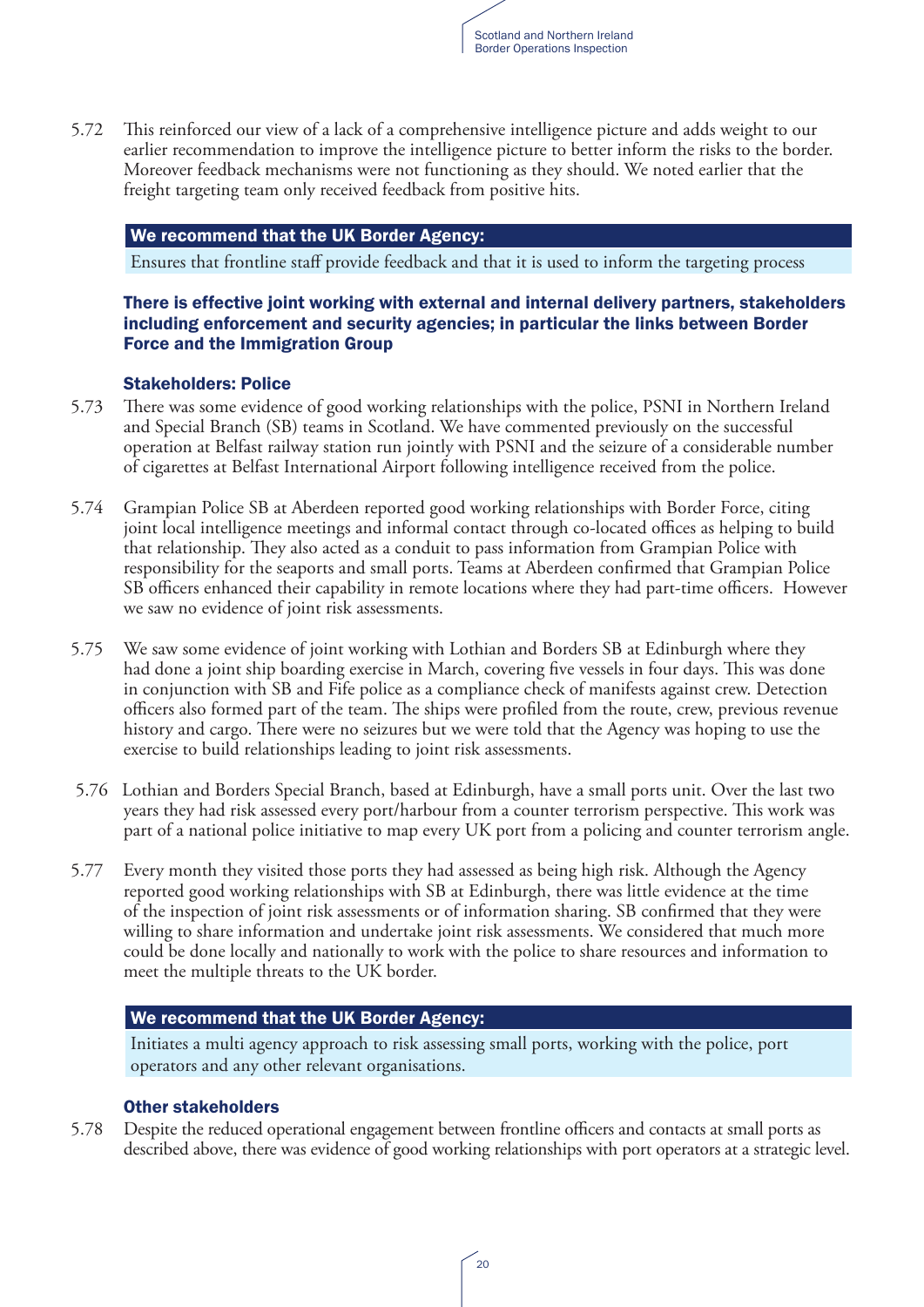

- 5.79 Port operators in all three locations commented on improvements in their engagement with the Agency, with particular praise for the management teams. Edinburgh Airport reported that issues around the throughput of passengers had improved through effective liaison. Monthly arrival times of flights were supplied to the Agency, broken down into 15 minute slots, to allow them to plan officer deployment to the PCP more effectively. An effective queue management system using CCTV had been implemented.
- 5.80 A potential security issue had been identified and addressed by the UK Border Agency at Edinburgh Airport. International passengers passed through a secure corridor adjacent to the Common User Lounge from which there was access without having to pass through passport control. There had been seven security breaches in the last three years, into but not out of the lounge, enabling arriving passengers to exit the airport without passing through immigration control. The Agency had managed the situation, ensuring the Airport Authority mitigated against future occurrence through improved door security, officer training and CCTV coverage. It remains under review. In contrast, a similarly significant security issue identified during our inspection at Manchester Airport was not remedied until drawn to the attention of the Agency's Chief Executive during our inspection.
- 5.81 Port operators in Northern Ireland had formal agreements in place with the Agency and hold regular meetings. Larne Port Operator praised the Agency for being open to moving detection operations to allow them to conduct searches and minimise the impact on other passengers. Larne and the City of Derry Airport commented on the strong three-way relationship with the Agency and PSNI (Police Service of Northern Ireland). Belfast Harbour praised the effective planning by Border Force to ensure clearance was given to ships/crew to ensure the smooth running of the Tall Ships Festival.
- 5.82 The Scottish Government gave extremely positive feedback, praising Border Force senior managers for putting in place and maintaining very good working relationships.

#### Integration

- 5.83 Two of the port operators commented that the 'integration' of legacy detection and immigration was not clear from an external viewpoint. They said there were two points of contact and that each sent a representative to meetings. This was particularly obvious on the airport focussed Multi-Agency Threat and Risk Assessment (MATRA) group which has a representative from each control authority (such as the airport, the Agency, Police, Serious Organised Crime Agency etc.) This group has no connection with the risk assessment of small ports.
- 5.84 This lack of integration was supported by evidence from interviews, focus groups and from observations. We considered that this had the potential to impact on the efficiency and effectiveness of the Agency. However the imminent move of detection officers from an off-site office to Belfast International Airport and the planned move to joint teams at Edinburgh should improve integrated operations.
- 5.85 In our inspection of Manchester Airport, we noted that far fewer legacy immigration officers were trained to work in the secondary examination area compared to detection officers trained on the PCP. Detection officers can work on the PCP with 'Pre IS81' training while legacy immigration officers require SEAT<sup>26</sup> training to work in the secondary examination area. A similar trend was found in Belfast, Aberdeen and Edinburgh where, across the three locations, almost 100% of relevant detection staff were trained on PCP duties, but only 9% of PCP staff had received SEAT training. Figure 4 below gives details:

<sup>26</sup> Secondary examination area training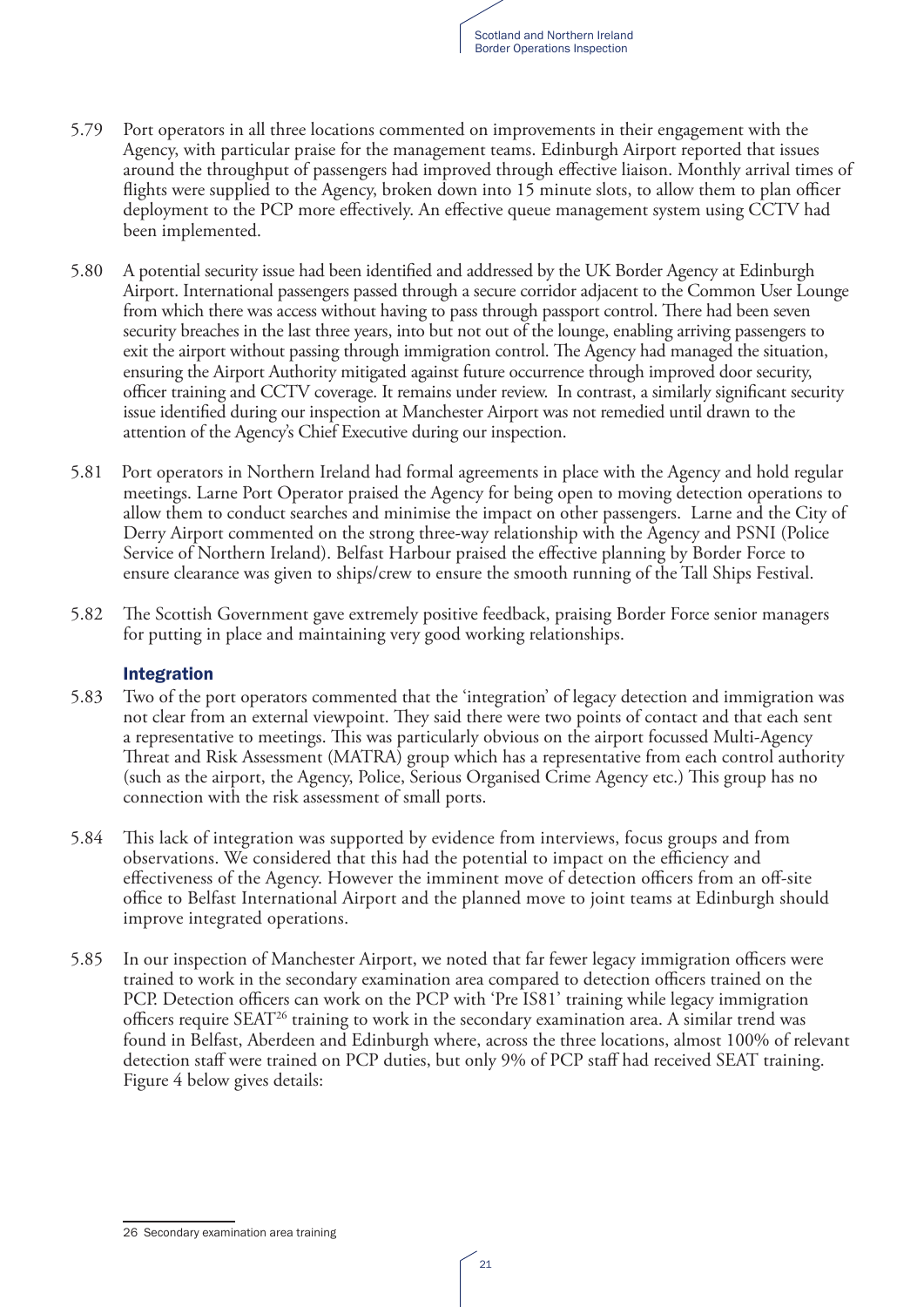| <b>Figure 4: Integration Training by Port and Role</b><br><b>Detection Officers trained for Immigration role</b> |                                                         |               |               |  |
|------------------------------------------------------------------------------------------------------------------|---------------------------------------------------------|---------------|---------------|--|
| Port                                                                                                             | No. of Legacy<br>Detection Officers*                    | Pre IS81      | $\frac{0}{0}$ |  |
| Belfast                                                                                                          | $44^{27}$                                               | 44            | 100           |  |
| Aberdeen                                                                                                         | 13                                                      | 13            | 100           |  |
| Edinburgh                                                                                                        | 20                                                      | 19            | 95            |  |
|                                                                                                                  | <b>Immigration Officers trained for Detection roles</b> |               |               |  |
| Port                                                                                                             | No. of Legacy<br>Immigration Officer*                   | <b>SEAT</b>   | $\frac{0}{0}$ |  |
| Belfast                                                                                                          | 20                                                      | $\mathcal{L}$ | 10            |  |
| Aberdeen                                                                                                         | 14                                                      | $\Omega$      | $\Omega$      |  |
| Edinburgh                                                                                                        | 32                                                      | 4             | 12            |  |

\*Includes Higher Officer (HO) and Chief Immigration Officer (CIO) Grades <sup>27</sup>

- 5.86 We noted, however, that two legacy immigration officers at Edinburgh had been working as detection officers for two years. A further two officers at Belfast, three at Aberdeen and six at Edinburgh were either being trained or scheduled for SEAT training.
- 5.87 As well as limited integration within Border Force, we observed little liaison between Border Force and Immigration Group who deal with enforcement work. As reported in our inspection of the Common Travel Area, detection officers working at Belfast City Airport and enforcement officers undertaking an operation at the same airport had not been involved in joint planning to mitigate the impact on the public. This resulted in people being questioned by two different parts of the Agency. We were advised that recent liaison had begun between Border Force and Immigration Group to discuss enforcement work at the docks. For the moment, however, we noted that UK Border Agency appeared disjointed both to us and to stakeholders.

<sup>27</sup> Figures taken from organograms and training records supplied by UKBA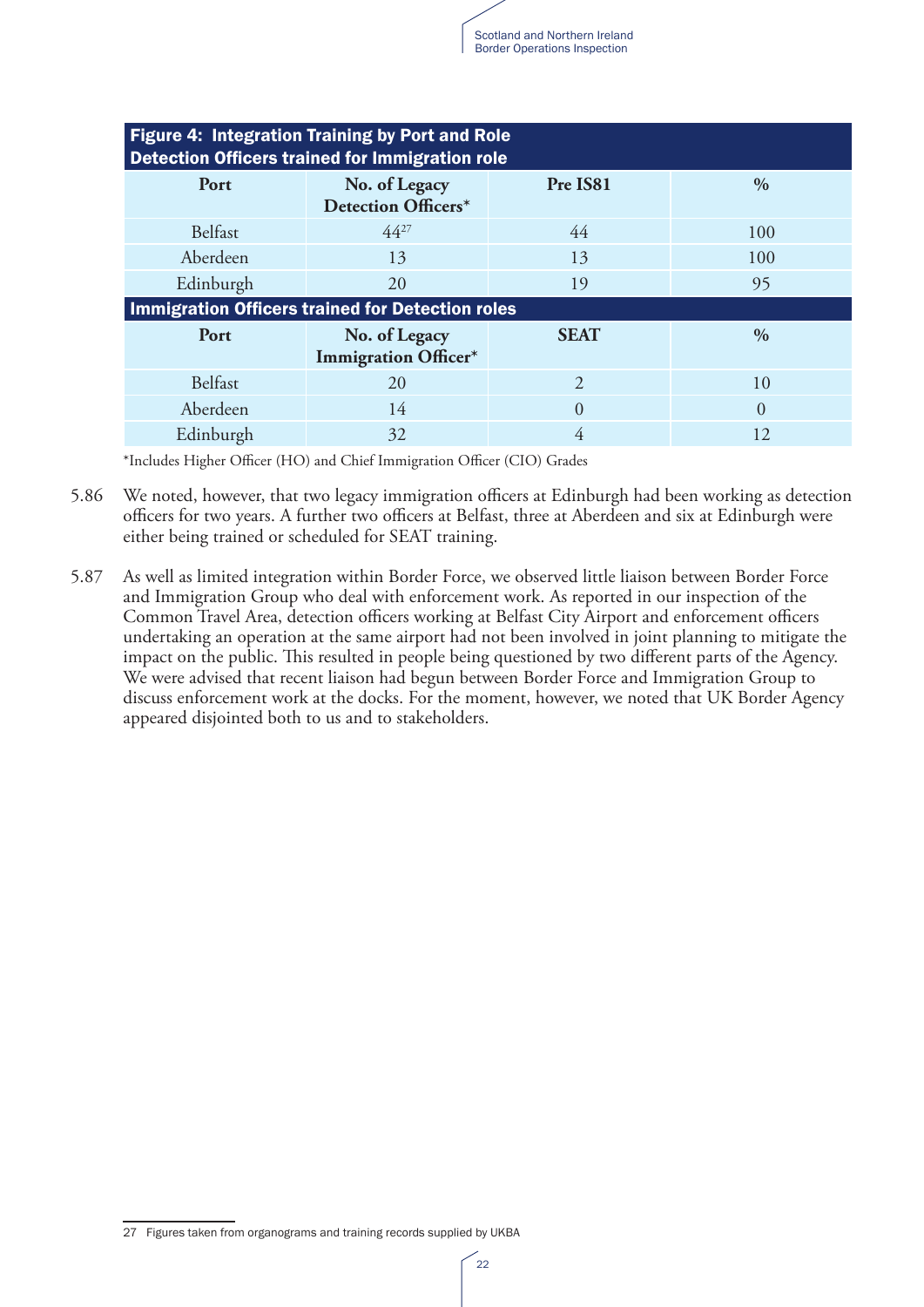### 6. Inspection Findings – Processes and procedures, consistency of approach and impact on people subject to UK Border Agency services

#### **Objective criteria based on evidence are applied consistently and transparently, without unjustified/unauthorised adverse impact on any nationality/ethnic group**

- 6.1 There was no evidence of unfair treatment during our observations of people being stopped for search by detection officers. However this was based on limited observations of interactions with primarily European Economic Area (EEA) nationals. Officers were able to explain the reasons for stopping each person stopped during our observations at Aberdeen, Belfast and Edinburgh. They explained the indicators they use to make their selections in the absence of intelligence or targets.
- 6.2 Every time a person was stopped, officers were required to record this in their notebooks, including the reasons for the selection and the appropriate legislative grounds. This should be done irrespective of the result of the search. This was overseen by manager observations of the work and assurance checks on notebooks. This is an issue we commented on in our inspections of Manchester Airport and Intelligence and will be subject of a full examination as part of our inspections of ports in 2011-12.
- 6.3 Border Force self assesses their performance against a set of standards for each part of their work. Northern Ireland had assessed themselves as not fully having the appropriate controls in place in October 2010. This was because checks were made regularly but not daily. Scotland had self assessed as doing daily assurance checks on notebooks.
- 6.4 The Targeting Manual gave clear guidance on the procedures to be followed to provide alerts identifying which passengers should be stopped. They were based on scrutinising inbound passenger manifests using profiles. Routing, ticketing, known travel agent, connecting flights and unusual booking patterns were all considered. A number of databases would also be checked for previous seizures or any adverse information.

#### **UK Border Agency officers are professional, courteous and respectful when dealing with customers, irrespective of their status**

- 6.5 Through our observations we saw officers treat passengers with courtesy. At Aberdeen in particular, we saw officers interacting well with people they had stopped whose command of English was limited. Officers used language cards covering questions and explanations connected with detection, translated into the most common languages encountered. This initiative appeared to improve communication but we had some concerns that the telephone interpreting service was not available to officers. This is an area we will look at in future port inspections.
- 6.6 Airport authorities reported that they received verbal and written complaints direct from the public. Over the past 12 months, very few complaints had been received about the Agency's officers but the exact number had not been recorded. All the port operators said that the Agency's officers scored well in the independent airport customer survey conducted by Airport Service Quality<sup>28</sup>. One of the measures was courtesy and helpfulness of officers on the PCP. For the quarter ending September 2010, all three of the ports scored just above or below four. The rating was on a scale of excellent (5) to poor (1).

<sup>28</sup> http://www.airportservicequality.aero/content/performance/using.html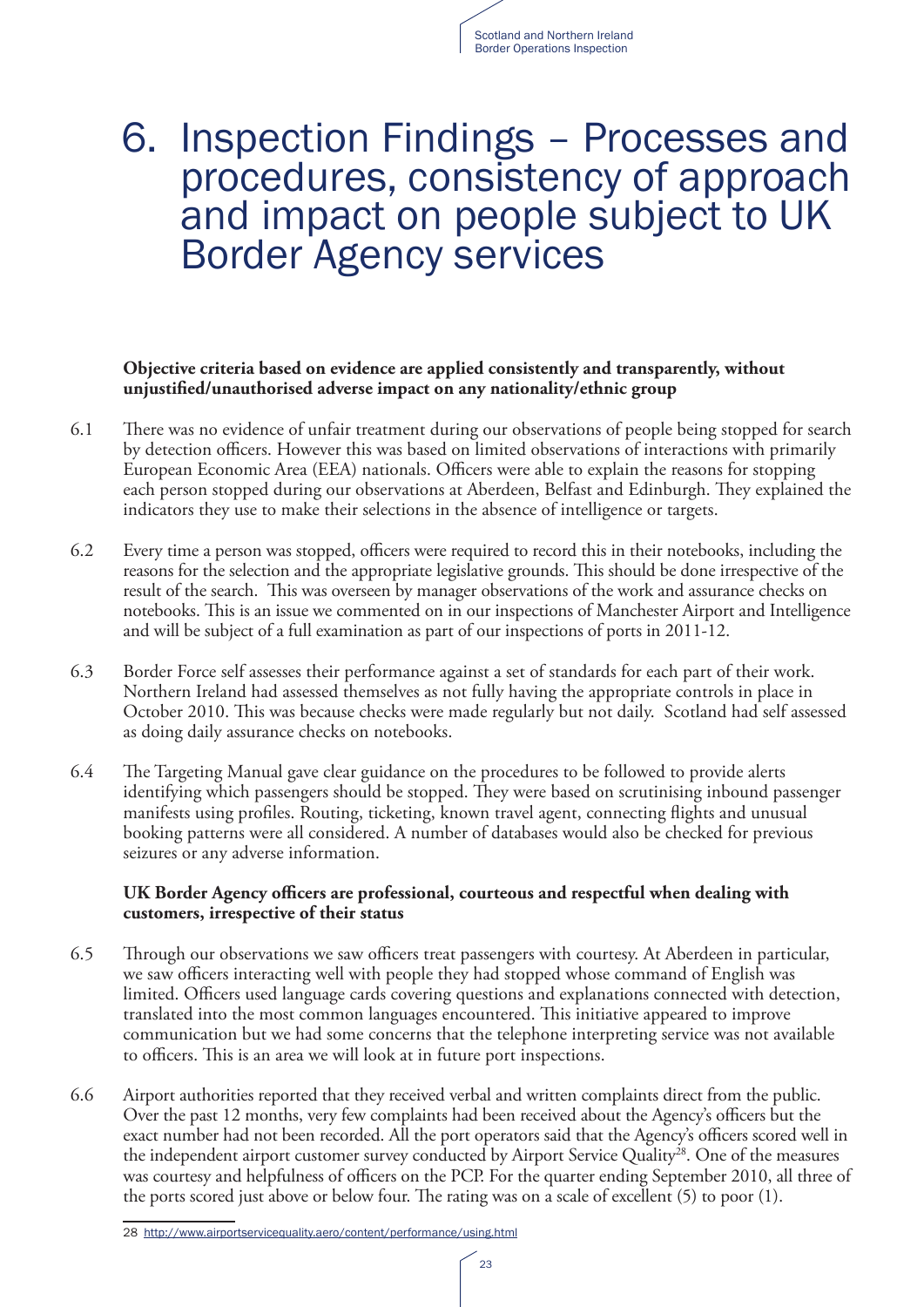

6.7 We looked at the number of written complaints for all Border Force officers in the three areas under inspection over 2009 and 2010:

| <b>Figure 5: Written complaints</b> |                |                                                              |                                                |
|-------------------------------------|----------------|--------------------------------------------------------------|------------------------------------------------|
| Airport                             | Year           | Delays / Admin Process<br>unsubstantiated<br>(substantiated) | Rudeness<br>unsubstantiated<br>(substantiated) |
| Aberdeen                            | 2009           | $\mathfrak{D}$                                               |                                                |
|                                     | to July 2010   | $\Omega$                                                     | $\Omega$                                       |
|                                     | 2009           | 24                                                           |                                                |
| Edinburgh                           | to July 2010   | 7(2)                                                         | 3                                              |
| Belfast                             | 2009           | $\overline{4}$                                               | 8                                              |
|                                     | to July $2010$ |                                                              |                                                |

- 6.8 The number of written complaints in the three airports inspected was 39 in 2009 and 19 in the period to July 2010. Only 7 complaints in 2010 were for unprofessional behaviour: one was substantiated. The small number of complaints received relative to the number of passengers passing through the ports supports our observations that officers were professional in their dealings with the public.
- 6.9 However, in all three locations officers said they received frequent verbal complaints. The incident log record records five verbal complaints from 1 April to 30 September 2010 at Aberdeen, and four at Edinburgh Airport during the same period. Managers told us that the majority of verbal complaints were about having illicit commodities, such as cigarettes, seized rather than complaints about officers' behaviour. However the failure to log all complaints meant that this could not be corroborated. Managers acknowledged that some complaints were related to stops because of ethnic origin. They attempted to resolve all verbal complaints onsite, including those alleging unfair treatment due to ethnic origin and provided leaflets on how to make written complaints. We did not observe any verbal complaints being made.
- 6.10 Failing to log all verbal complaints and report them to the Border Force Customer Service Unit is contrary to UK Border Agency guidance on complaint handling. The guidance states that *'any expression of dissatisfaction'* should be recorded. This was not being done which meant there was no record of the number or type of complaints being received. Ambiguity over the process to be followed on verbal complaints was also found in our thematic inspection on the UK Border Agency's handling of complaints and in our inspection of the Agency's Loughborough Reporting Centre.<sup>29</sup>

<sup>29</sup> Handling of complaints inspection report: http://icinspector.independent.gov.uk/wp-content/uploads/2010/07/Lessons-to-learn\_The-UK-Border-Agencys-handling-of-complaints-and-MPs-correspondence.pdf

Loughborough reporting centre inspection report: http://icinspector.independent.gov.uk/wp-content/uploads/2010/03/Loughborough-Unannounced-Inspection-Report2.pdf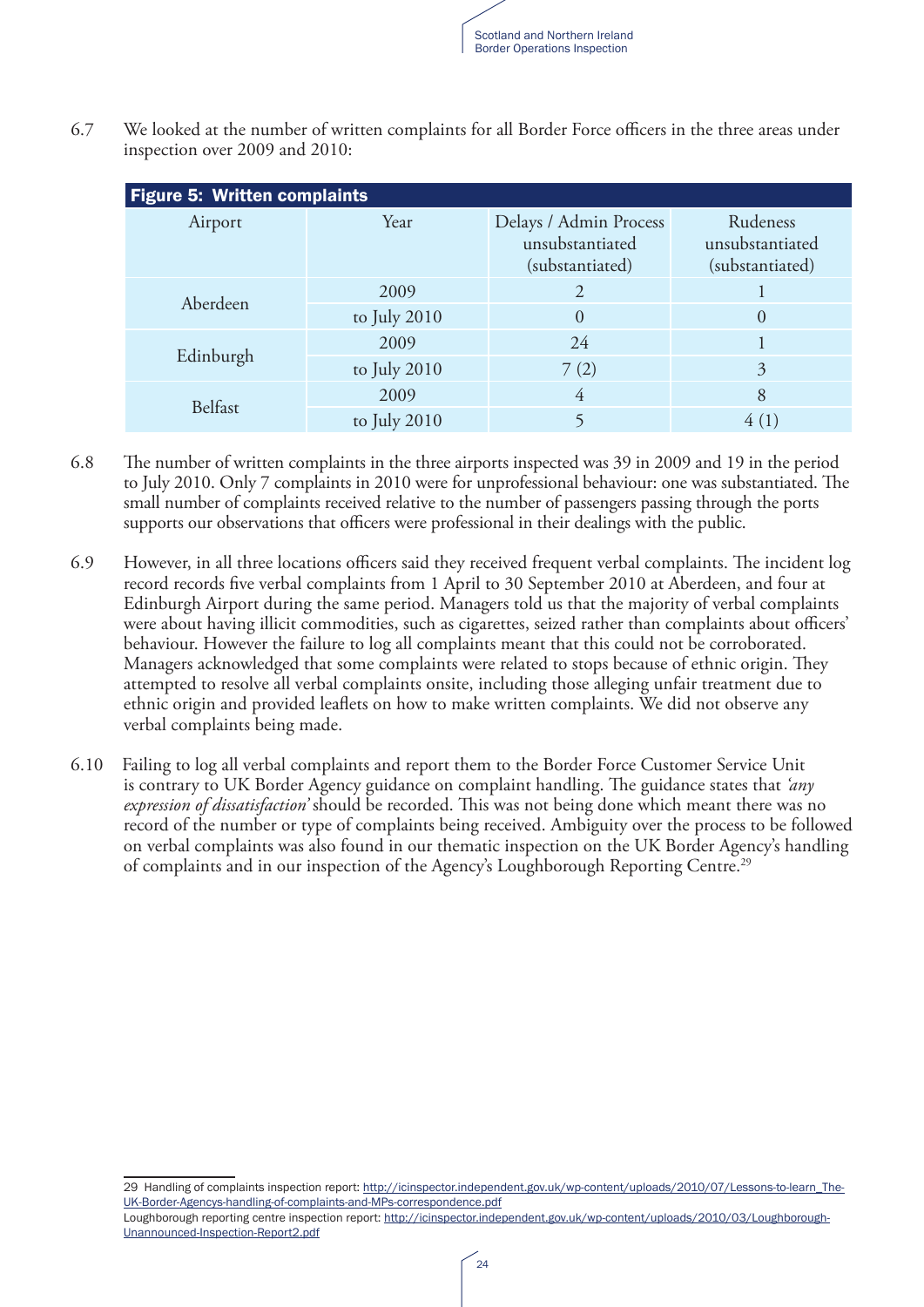### Appendix 1 Inspection Framework and Core Criteria

The criteria used in this inspection were taken from the Independent Chief Inspector's Core Inspection Criteria. They are shown below.

#### **Section 1 – High level outcomes of the business**

**1.1 General Criterion: The borders are secured and immigration is controlled for the benefit of the country. The specific criteria are shown in Figure 1.**

| <b>Figure 1 - Specific criteria:</b> |  |
|--------------------------------------|--|
|                                      |  |

- 1.1(b) Operational policies, priorities and deployment of staff is driven by clear analysis of environment, risks, threats, capabilities and impact (tailored criterion)
- 1.1(c) There is effective joint working with delivery partners and stakeholders including enforcement and security agencies; carriers; local authorities; employers and educational establishments

**Section 2 – Processes and procedures including quality of decision making and consistency of approach**

**2.1 General Criterion: UK Border Agency is compliant with equalities legislation and specific duties in relation to race and diversity. The specific criterion is shown in Figure 2.**

#### Figure 2 *– Specific criterion:*

2.1(c) Objective criteria based on evidence are applied consistently and transparently, without unjustified/unauthorised adverse impact on any nationality/ethnic group

#### **Section 3 – Impact on people subject to UK Border Agency services**

**3.1 General Criterion: UK Border Agency staff and staff of commercial partners are welcoming and engage positively with customers and other users. The specific criterion is shown in Figure 3.**

Figure 3 *– Specific criterion:*

3.1(b) UK Border Agency staff are professional, courteous and respectful when dealing with customers, irrespective of their status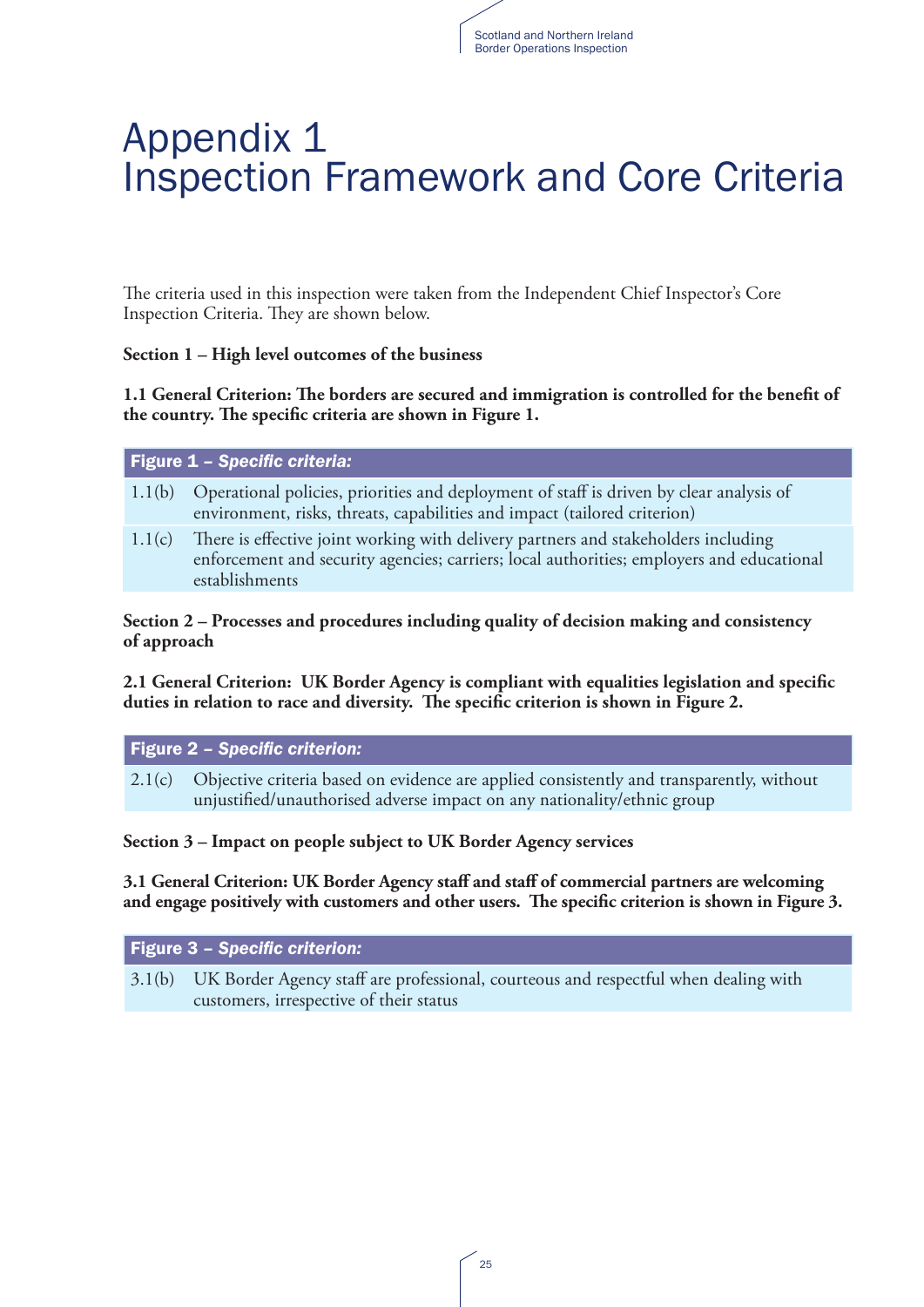### Appendix 2 List of stakeholders

During the inspection, we contacted and consulted with a wide variety of stakeholders who are listed below.

- • Aberdeen Harbour
- • Belfast City Airport
- • Belfast International Airport
- • Belfast Port
- • British Airports Authority
- • British Air Transport Association
- • Clyde Port Authority
- • City of Derry Airport Manager
- • Londonderry Port Authority
- • Forth Port Authority
- • Immigration Service Union
- • Larne Harbour
- • Members of Parliament for Scotland
- Members of the Northern Ireland Legislative Assembly
- • Public and Commercial Services Union
- Police Service of Northern Ireland
- Scottish Executive
- • Serious Organised Crime Agency
- • Warrenpoint Harbour Authority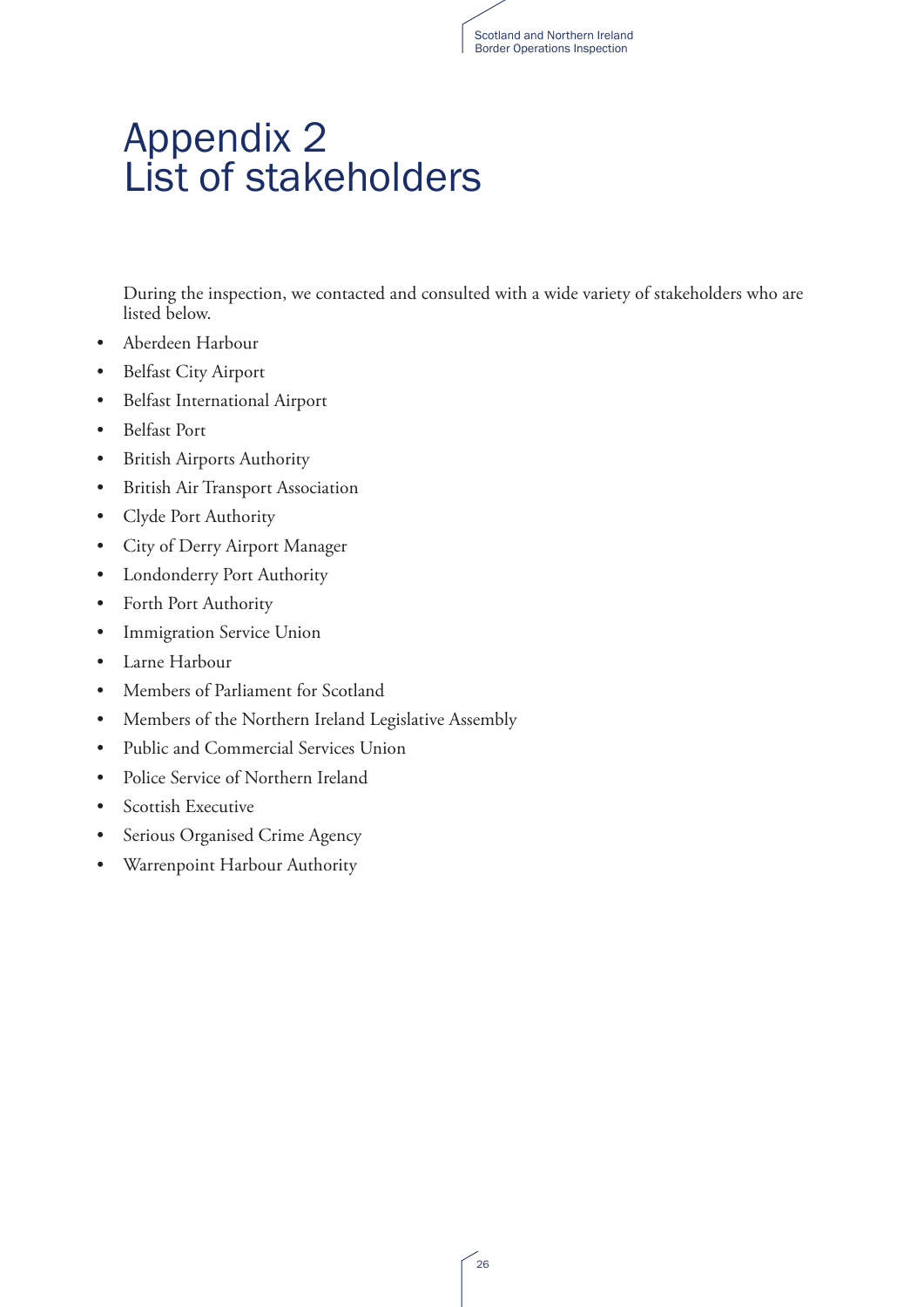### Appendix 3 **Glossary**

| <b>Term</b>                                    | <b>Description</b>                                                                                                                                                                                                                               |
|------------------------------------------------|--------------------------------------------------------------------------------------------------------------------------------------------------------------------------------------------------------------------------------------------------|
| A                                              |                                                                                                                                                                                                                                                  |
| Agency                                         | Refers to the UK Border Agency                                                                                                                                                                                                                   |
| <b>Assistant Director</b>                      | Equivalent to Grade 7, see below                                                                                                                                                                                                                 |
| Audit trail                                    | Chronological list of events                                                                                                                                                                                                                     |
| B                                              |                                                                                                                                                                                                                                                  |
| <b>Biometrics</b>                              | All customers are now routinely required to provide ten-digit finger scans<br>and a digital photograph when applying for a United Kingdom visa. There<br>are some minor exceptions to this rule, e.g. Heads of State and children<br>under five. |
| <b>Border Force</b>                            | Part of the UK Border Agency, responsible for frontline operations at air, sea<br>and rail ports.                                                                                                                                                |
| <b>Border Force</b><br><b>Control Strategy</b> | Provides a framework to assess and prioritise risk to assist in decision making<br>processes and resource allocation.                                                                                                                            |
| Border and<br>Immigration<br>Agency (BIA)      | The name of the agency responsible for immigration functions prior to<br>creation of the UK Border Agency.                                                                                                                                       |
| $\mathbf c$                                    |                                                                                                                                                                                                                                                  |
| Casework<br>Information<br>Database (CID)      | The Case Information Database is an administrative tool, used by the Agency<br>to perform asylum tasks including recording all applications for asylum, with<br>the related casework and decisions.                                              |
| <b>Chief Executive</b><br>Officer              | Senior Civil Servant at the head of the UK Border Agency.                                                                                                                                                                                        |
| Commodities                                    | Drugs, cigarettes, money.                                                                                                                                                                                                                        |
| Common Travel<br>Area (CTA)                    | Allows free movement between Britain, Ireland, the Isle of Man and the<br>Channel Islands, subject to conditions set out in the Immigration Act 1971.                                                                                            |
| Complaint                                      | Defined by the UK Border Agency as 'any expression of dissatisfaction about<br>the services provided by or for the UK Border Agency and/or about the<br>professional conduct of UK Border Agency staff including contractors'.                   |
| Complaints<br>management<br>guidance           | The formal UK Border Agency guidance for the management and handling<br>of complaints                                                                                                                                                            |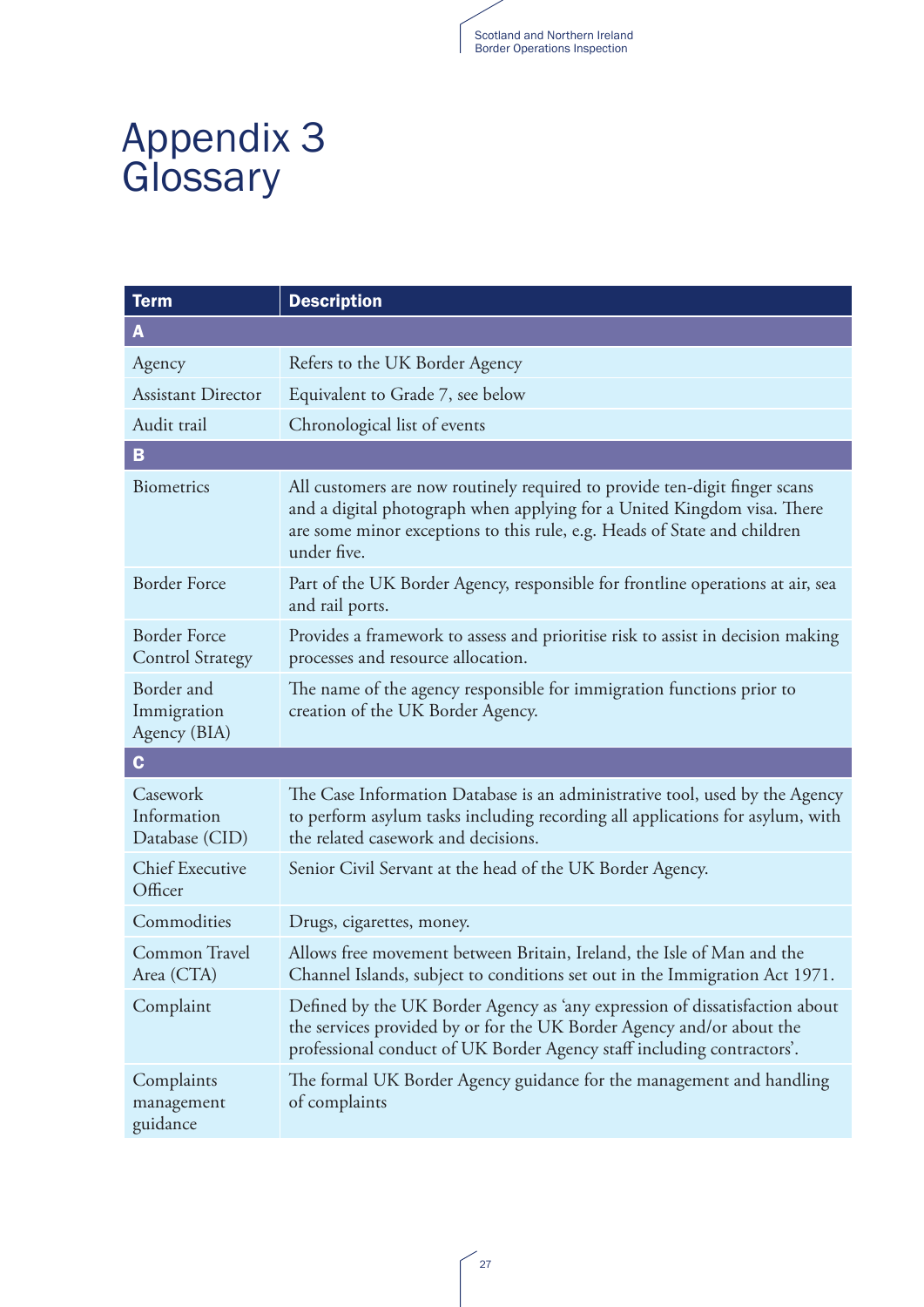| Customer                                              | Defined by the UK Border Agency as anyone who uses the services of the<br>Agency, including people seeking to enter the United Kingdom, people in<br>detention and MPs.                                                                                                                                                                                                           |  |
|-------------------------------------------------------|-----------------------------------------------------------------------------------------------------------------------------------------------------------------------------------------------------------------------------------------------------------------------------------------------------------------------------------------------------------------------------------|--|
| <b>Customer Hosts</b>                                 | Staff employed by the airport to greet passengers as they enter the arrivals<br>hall of the airport, offering general assistance where necessary                                                                                                                                                                                                                                  |  |
| D                                                     |                                                                                                                                                                                                                                                                                                                                                                                   |  |
| Detection                                             | A function carried out by Border Force staff in the customs area (to detect<br>the illicit trade or importation of illegal goods).                                                                                                                                                                                                                                                |  |
| Director                                              | Senior UK Border Agency manager, typically responsible for a directorate,<br>region or operational business area.                                                                                                                                                                                                                                                                 |  |
| Е                                                     |                                                                                                                                                                                                                                                                                                                                                                                   |  |
| e-Borders                                             | A multi-agency programme being delivered by the UK Border Agency in<br>partnership with the police and the security and intelligence agencies. It<br>focuses on the capture and analysis of passenger and crew data from carriers, in<br>advance of movements into and out of the UK by air, sea and rail.                                                                        |  |
| European<br>Economic Area<br>(EEA)                    | The European Economic Area (EEA) was established on 1 January 1994<br>following an agreement between the member states of the European Free<br>Trade Association (EFTA) and the European Community, later the European<br>Union (EU).                                                                                                                                             |  |
|                                                       | All EEA nationals enjoy free movement rights in the EEA. This means that<br>they are not subject to the Immigration Rules and may come to the United<br>Kingdom and reside here in accordance with the 2006 Regulations. They do<br>not require permission from the UK Border Agency to enter or remain, nor<br>do they require a document confirming their free movement status. |  |
| <b>Executive Officer</b>                              | Lower management grade. Equivalent grades exist in the<br>UK Border Agency, including Officer and Immigration officer.                                                                                                                                                                                                                                                            |  |
| F                                                     |                                                                                                                                                                                                                                                                                                                                                                                   |  |
| <b>Facial Recognition</b><br>System                   | Border security technology which scans each passenger's face against the<br>digital photo recorded in their passport. If there is a match, the automatic<br>gates allow the clearance of EU passengers across the border.                                                                                                                                                         |  |
| G                                                     |                                                                                                                                                                                                                                                                                                                                                                                   |  |
| <b>General Aviation</b>                               | General aviation (GA) refers to all flights other than military and scheduled<br>airline and regular cargo flights, both private and commercial.                                                                                                                                                                                                                                  |  |
| <b>General Maritime</b>                               | Non-commercial private craft                                                                                                                                                                                                                                                                                                                                                      |  |
| Grade 7                                               | Senior manager, subordinate to Grade 6, superior to a Senior Executive Officer.                                                                                                                                                                                                                                                                                                   |  |
| н                                                     |                                                                                                                                                                                                                                                                                                                                                                                   |  |
| Her Majesty's<br>Inspector of<br>Immigration<br>(HMI) | The UK Border Agency senior manager primarily responsible for legacy<br>immigration staff.                                                                                                                                                                                                                                                                                        |  |
| Her Majesty's<br>Revenue and<br>Customs (HMRC)        | HMRC Detection operated at air, sea and rail ports. It was one of the legacy<br>organisations that made up the UK Border Agency.                                                                                                                                                                                                                                                  |  |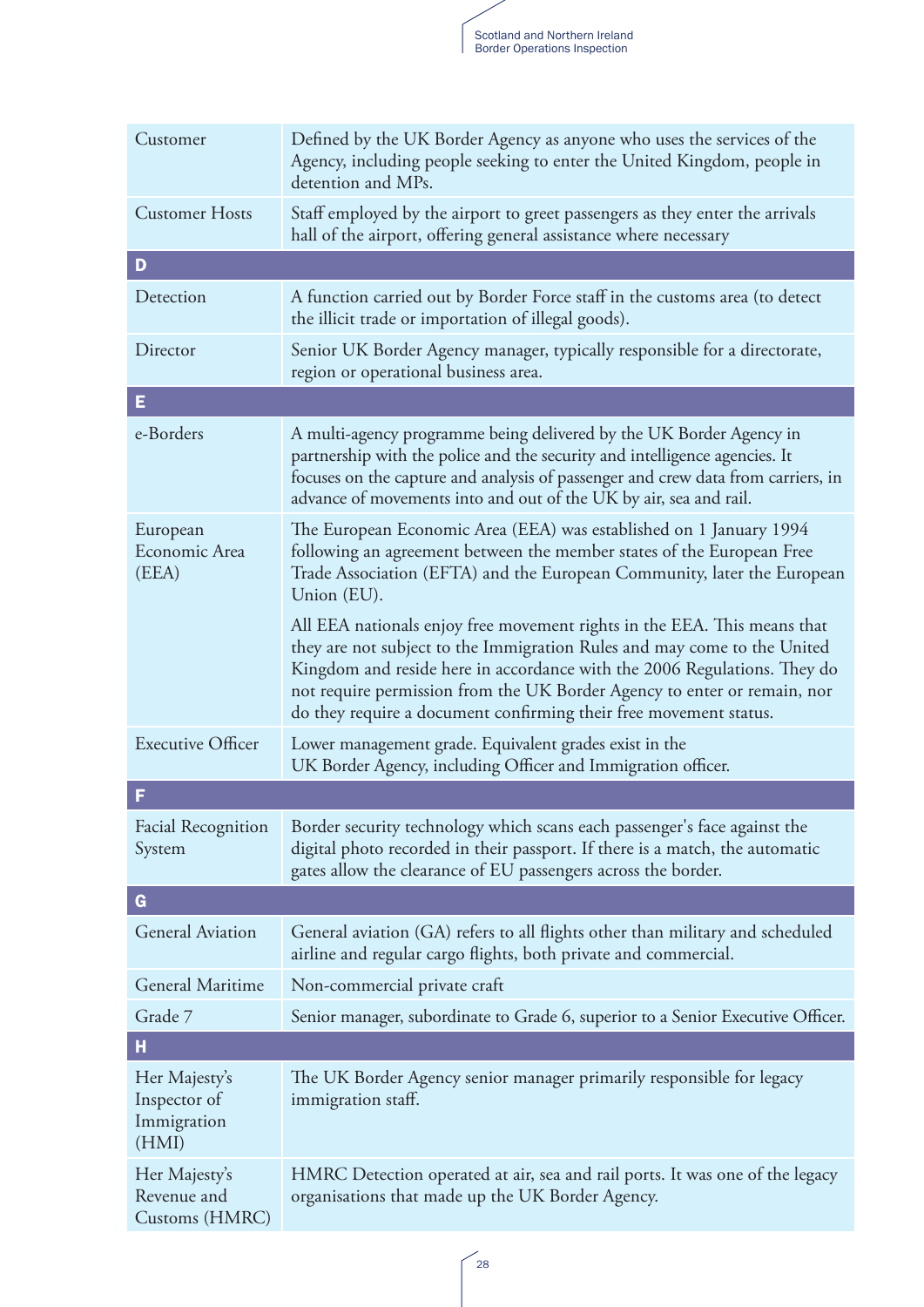

| <b>Higher Executive</b><br>Officer (HEO)                         | A management grade. Equivalent grades exist within the UK Border Agency,<br>including Higher Officer and Chief Immigration Officer.                                                                                                                                                                 |  |
|------------------------------------------------------------------|-----------------------------------------------------------------------------------------------------------------------------------------------------------------------------------------------------------------------------------------------------------------------------------------------------|--|
| Home Office                                                      | The Home Office is the lead government department for immigration and<br>passports, drugs policy, crime, counter-terrorism and police.                                                                                                                                                              |  |
| I                                                                |                                                                                                                                                                                                                                                                                                     |  |
| Immigration<br>Group                                             | The directorate within the UK Border Agency responsible for asylum,<br>enforcement, compliance and nationality.                                                                                                                                                                                     |  |
| Independent Chief<br>Inspector of the<br><b>UK Border Agency</b> | The role of the Independent Chief Inspector of the UK Border Agency<br>was established by the UK Borders Act 2007 to examine the efficiency and<br>effectiveness of the UK Border Agency. The Chief Inspector is independent<br>of the UK Border Agency and reports directly to the Home Secretary. |  |
| Intelnet                                                         | UK Border Agency database providing up-to-date information by product<br>on intelligence, threat assessments, recent seizures, trend alerts and more.                                                                                                                                               |  |
| Integration                                                      | The term used to describe the process of integrating immigration and<br>customs functions within the UK Border Agency.                                                                                                                                                                              |  |
| International<br>Group                                           | The overseas arm of the UK Border Agency, responsible for running visa<br>operations in 135 countries. Formerly known as UK Visas.                                                                                                                                                                  |  |
| L                                                                |                                                                                                                                                                                                                                                                                                     |  |
| Legacy customs<br>functions                                      | Term used to describe the customs detection functions undertaken by the<br>UK Border Agency since integration.                                                                                                                                                                                      |  |
| Legacy<br>immigration<br>functions                               | Term used to describe the immigration functions undertaken by the UK<br>Border Agency since integration.                                                                                                                                                                                            |  |
| Legacy<br>organisations                                          | The three organisations that formed the UK Border Agency: the Border and<br>Immigration Agency, UK Visas and HMRC Detection.                                                                                                                                                                        |  |
| M                                                                |                                                                                                                                                                                                                                                                                                     |  |
| Member of<br>Parliament (MP)                                     | Elected representative in the United Kingdom and key<br>customer of the UK Border Agency.                                                                                                                                                                                                           |  |
| Minister                                                         | The Minister of State for Borders and Immigration is a<br>member of Her Majesty's Government with responsibility<br>for matters relating to immigration.                                                                                                                                            |  |
| N                                                                |                                                                                                                                                                                                                                                                                                     |  |
| National Border<br><b>Targeting Centre</b><br>(NBTC)             | A central hub staffed by the UK Border Agency and the Police, undertaking<br>operational activities integral to the e-Borders programme                                                                                                                                                             |  |
| Non-Approved<br>Ports, also known<br>as non-designated<br>ports  | Non-Approved Ports is the name given to small air and sea ports that are not<br>generally staffed by Border Force and are covered by larger ports.                                                                                                                                                  |  |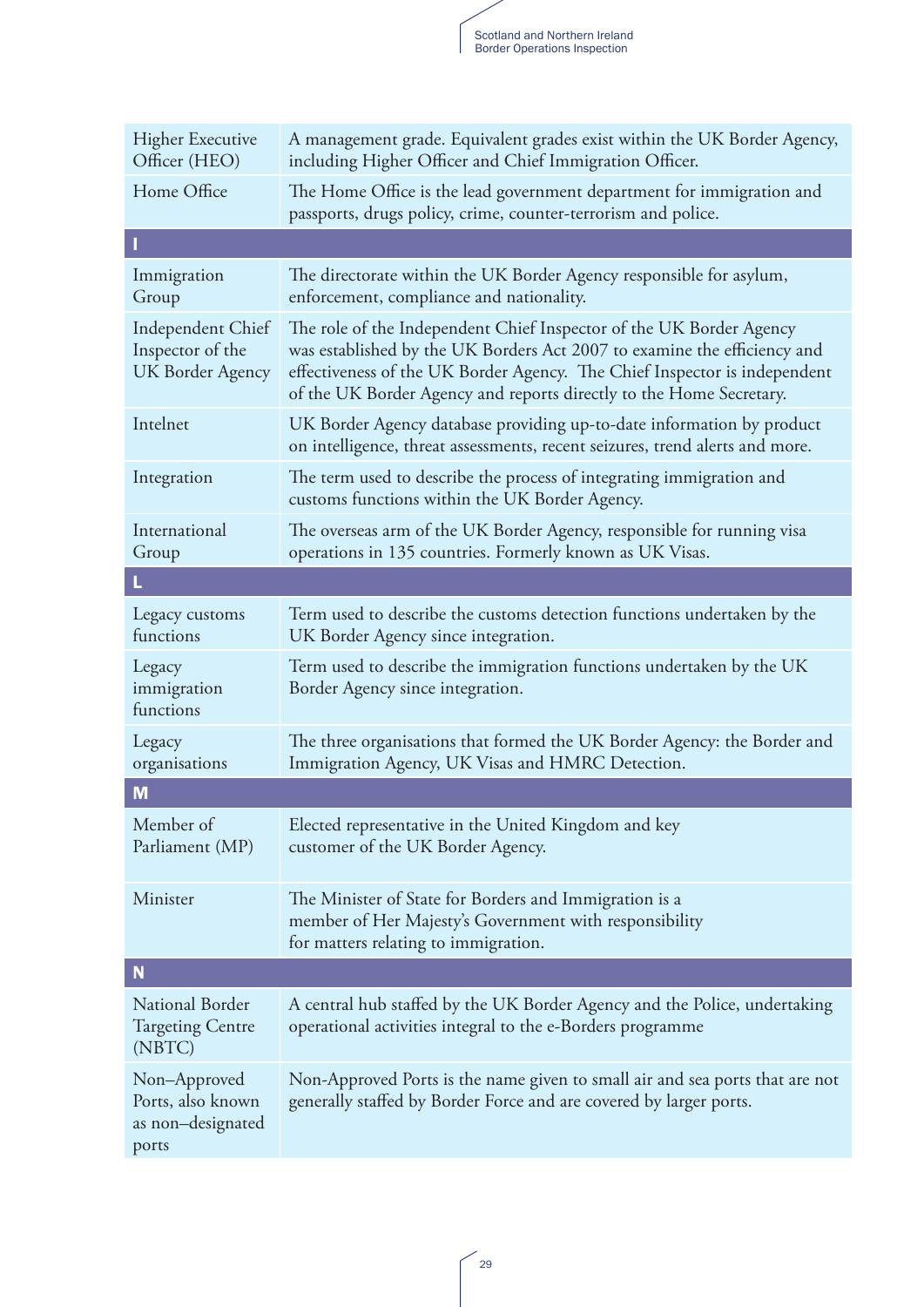| Non-visa nationals                            | A national or citizen of any country that is not listed on the UK Border<br>Agency website (Appendix 1 of the Immigration Rules). A non-visa national<br>does not need a visa to come to the United Kingdom for less than six<br>months, unless it is a requirement of the immigration category under which<br>they are entering. A non-visa national coming to the United Kingdom for<br>more than six months will need a visa. |  |  |
|-----------------------------------------------|----------------------------------------------------------------------------------------------------------------------------------------------------------------------------------------------------------------------------------------------------------------------------------------------------------------------------------------------------------------------------------------------------------------------------------|--|--|
| P                                             |                                                                                                                                                                                                                                                                                                                                                                                                                                  |  |  |
| Performance.<br>Development<br>Review (PDR)   | An appraisal system for monitoring staff performance.                                                                                                                                                                                                                                                                                                                                                                            |  |  |
| <b>POISE</b>                                  | The IT system/platform used by Immigration Group.                                                                                                                                                                                                                                                                                                                                                                                |  |  |
| Police Referral<br>Programme                  | A joint programme with the host police force to take action against<br>visa applicants who submit forged documents or fraudulent travel or<br>supporting documents.                                                                                                                                                                                                                                                              |  |  |
| Primary<br>Checkpoint                         | An initial border control point combining both customs and immigration<br>functions.                                                                                                                                                                                                                                                                                                                                             |  |  |
| R                                             |                                                                                                                                                                                                                                                                                                                                                                                                                                  |  |  |
| <b>Race Relations Act</b><br>1976             | An Act of Parliament established to prevent discrimination on the grounds<br>of race.                                                                                                                                                                                                                                                                                                                                            |  |  |
| (The) Region                                  | Scotland and Northern Ireland.                                                                                                                                                                                                                                                                                                                                                                                                   |  |  |
| <b>Regional Director</b>                      | Senior manager responsible for one of the six Immigration Group regions.                                                                                                                                                                                                                                                                                                                                                         |  |  |
| Regionalisation                               | The creation of six UK Border Agency immigration regions.                                                                                                                                                                                                                                                                                                                                                                        |  |  |
| Removal                                       | The process by which a person or person(s) voluntarily, through assistance or<br>through enforcement by UK Border Agency staff, physically leaves the UK<br>after a failed asylum application.                                                                                                                                                                                                                                   |  |  |
| <b>Risk Profile</b>                           | A profile developed through the use of compliance exercises to identify areas<br>of risk.                                                                                                                                                                                                                                                                                                                                        |  |  |
| S                                             |                                                                                                                                                                                                                                                                                                                                                                                                                                  |  |  |
| Secondary<br><b>Examination</b> Area<br>(SEA) | An area where UK Border Agency officials may be involved in the<br>questioning of passengers and searching of baggage, freight and vehicles.                                                                                                                                                                                                                                                                                     |  |  |
| Senior Customs<br>Officer (SO)                | The UK Border Agency senior manager primarily responsible for legacy<br>customs staff.                                                                                                                                                                                                                                                                                                                                           |  |  |
| Senior Executive<br>Officer                   | A management grade, subordinate to Grade 7. Equivalent grades exist within<br>the UK Border Agency, including Senior Officer and Her Majesty's Inspector.                                                                                                                                                                                                                                                                        |  |  |
| Serious Organised<br>Crime Agency<br>(SOCA)   | An Executive Non-Departmental Public Body of the Home Office<br>responsible for pro-active operations against serious and organised crime.                                                                                                                                                                                                                                                                                       |  |  |
| Service complaint                             | Category of complaint concerning the way that the UK Border Agency<br>works, for example delays, lost documents or administrative failings. These<br>complaints are both about the actual service provided and the operational<br>policies that the Agency operates.                                                                                                                                                             |  |  |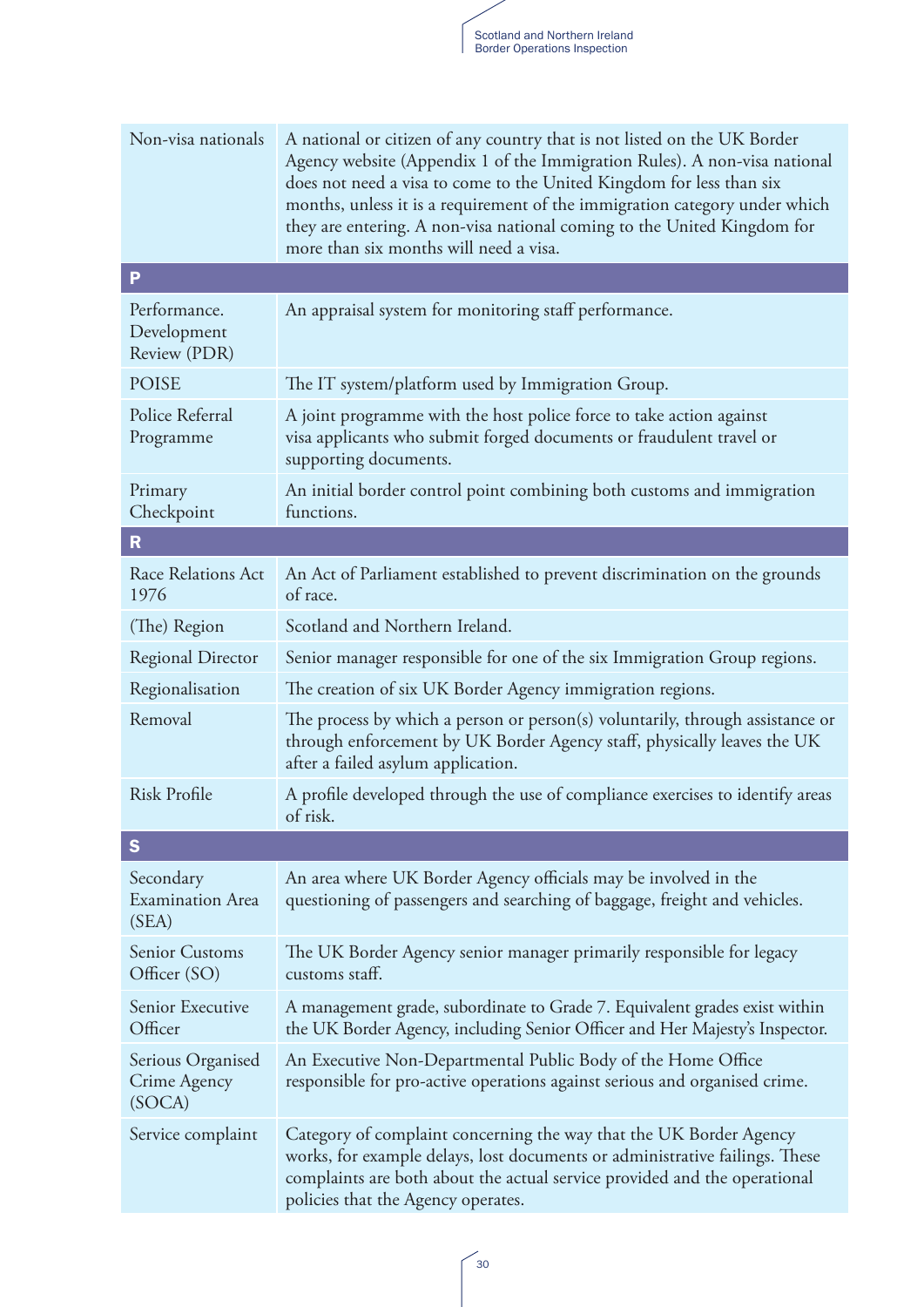| Strategic Threat<br>Assessment (STA)       | A document which describes and assesses the threats to the UK border from<br>irregular migration, organised crime, terrorism and smuggling and considers<br>how these threats might develop.                                                                                                                                                                                                                                                                                                                                                                                                                                                                                                                                                                                                                                                                                                                                                       |  |
|--------------------------------------------|----------------------------------------------------------------------------------------------------------------------------------------------------------------------------------------------------------------------------------------------------------------------------------------------------------------------------------------------------------------------------------------------------------------------------------------------------------------------------------------------------------------------------------------------------------------------------------------------------------------------------------------------------------------------------------------------------------------------------------------------------------------------------------------------------------------------------------------------------------------------------------------------------------------------------------------------------|--|
| Substantiated                              | Used to describe a complaint that has been upheld, may also be partially<br>substantiated.                                                                                                                                                                                                                                                                                                                                                                                                                                                                                                                                                                                                                                                                                                                                                                                                                                                         |  |
| T                                          |                                                                                                                                                                                                                                                                                                                                                                                                                                                                                                                                                                                                                                                                                                                                                                                                                                                                                                                                                    |  |
| Targeting and<br>selection (T&S)<br>hub    | A central hub where staff scrutinise flight manifests to identify those whose<br>routing or other indicators suggest that an individual/s may be importing<br>illicit goods.                                                                                                                                                                                                                                                                                                                                                                                                                                                                                                                                                                                                                                                                                                                                                                       |  |
| Tasking and<br>coordination<br>group (TCG) | A system to prioritise threats, set objectives and plan resources and action<br>at all levels of the organisation. In essence a business process supported<br>by intelligence.                                                                                                                                                                                                                                                                                                                                                                                                                                                                                                                                                                                                                                                                                                                                                                     |  |
| U                                          |                                                                                                                                                                                                                                                                                                                                                                                                                                                                                                                                                                                                                                                                                                                                                                                                                                                                                                                                                    |  |
| <b>UK Visas</b>                            | Ran visa operations at overseas locations. One of the legacy organisations that<br>made up the UK Border Agency and is now known as International Group.                                                                                                                                                                                                                                                                                                                                                                                                                                                                                                                                                                                                                                                                                                                                                                                           |  |
| United Kingdom<br>and Islands              | The United Kingdom is made up of England, Scotland, Wales and Northern<br>Ireland. The Channel Islands and the Isle of Man are not part of the United<br>Kingdom. The geographical term 'British Isles' covers the United Kingdom,<br>all of Ireland, the Channel Islands and the Isle of Man.                                                                                                                                                                                                                                                                                                                                                                                                                                                                                                                                                                                                                                                     |  |
| United Kingdom<br><b>Border Agency</b>     | The agency of the Home Office responsible for border control, enforcing<br>immigration and customs regulations. It also considers applications for<br>permission to enter and stay in the UK, including nationality and asylum<br>applications.                                                                                                                                                                                                                                                                                                                                                                                                                                                                                                                                                                                                                                                                                                    |  |
| $\overline{\mathsf{V}}$                    |                                                                                                                                                                                                                                                                                                                                                                                                                                                                                                                                                                                                                                                                                                                                                                                                                                                                                                                                                    |  |
| Visa Nationals                             | Visa nationals are those who require a visa for every entry to the United<br>Kingdom. A visa national is a national of a country listed on the UK Border<br>Agency website (Appendix 1 of the Immigration Rules). Some visa nationals<br>may pass through the United Kingdom on the way to another country<br>without a visa, but in some circumstances they will require a direct airside<br>visa or visitor in transit visa. Visa nationals must obtain entry clearance<br>before travelling to the United Kingdom unless they are:<br>returning residents;<br>those who have been given permission to stay in the United Kingdom<br>$\bullet$<br>and, after temporarily leaving the United Kingdom, return within the<br>duration of that permission to stay;<br>school children resident in a European Union member state who<br>$\bullet$<br>are on an organised school trip from a general education school and<br>accompanied by a teacher. |  |
| W                                          |                                                                                                                                                                                                                                                                                                                                                                                                                                                                                                                                                                                                                                                                                                                                                                                                                                                                                                                                                    |  |
| Watchlist Index                            | A database of names available to the UK Border Agency of those with                                                                                                                                                                                                                                                                                                                                                                                                                                                                                                                                                                                                                                                                                                                                                                                                                                                                                |  |
|                                            | previous immigration history, those of interest to detection staff, police or<br>matters of national security.                                                                                                                                                                                                                                                                                                                                                                                                                                                                                                                                                                                                                                                                                                                                                                                                                                     |  |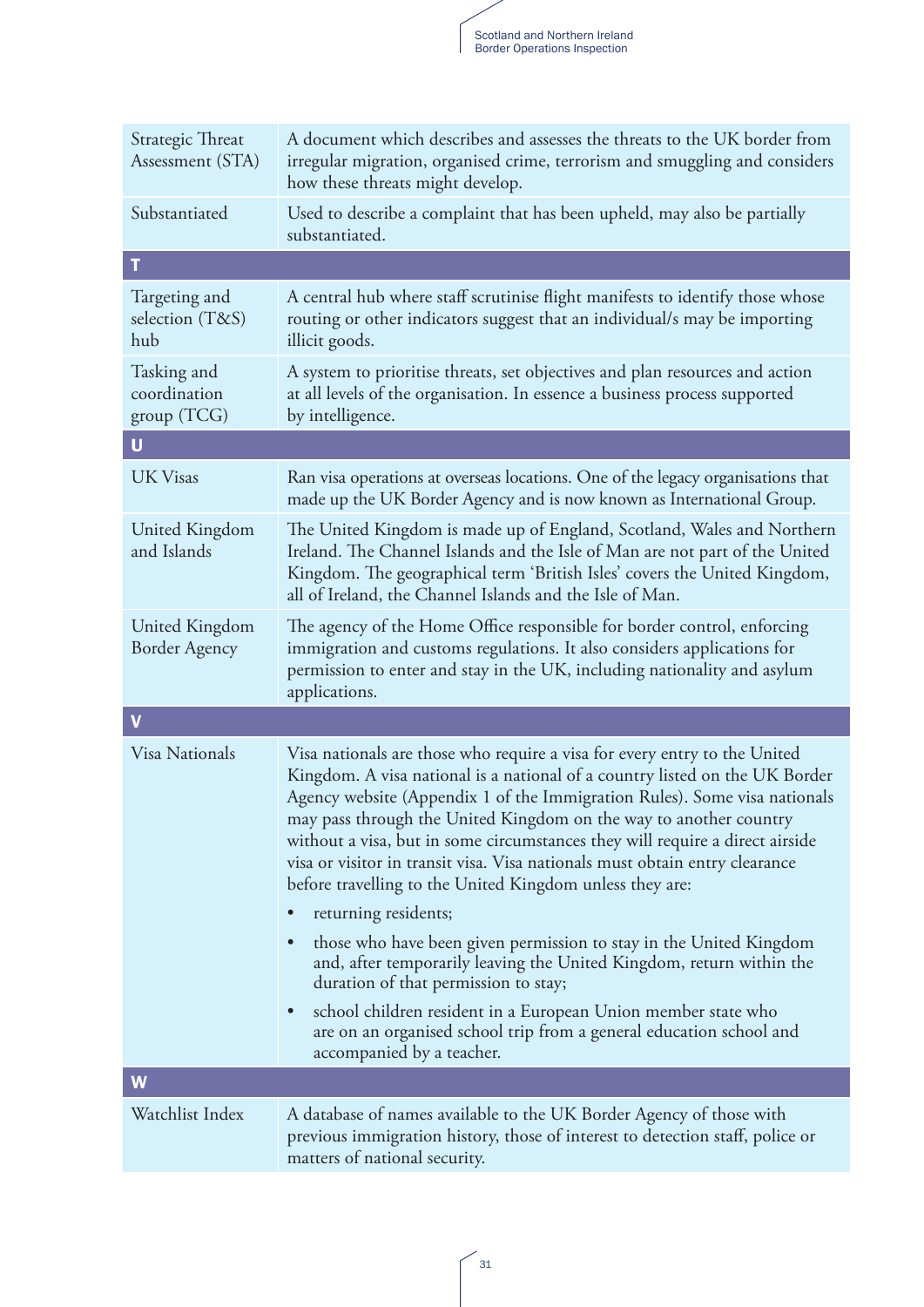## Acknowledgements

We are grateful to the UK Border Agency for its help and co-operation throughout the inspection and for the assistance provided in helping to arrange and schedule inspection activity at Aberdeen, Belfast and Edinburgh.

We are particularly grateful to all staff and stakeholders who participated in interviews and focus groups or wrote to us with their views.

| <b>Assistant Chief Inspector:</b> | John Furley        |
|-----------------------------------|--------------------|
| Lead Inspector:                   | Fiona Jack         |
| Inspector:                        | Ian Tyldesley      |
| Inspection Officer:               | Fiona Cooper       |
| Inspection Officer:               | Steve Embrey-Jones |
| Inspection Officer:               | Zena John          |
| Analyst:                          | Aalia Shamji       |
| <b>Inspection Support:</b>        | Charmaine Figueira |